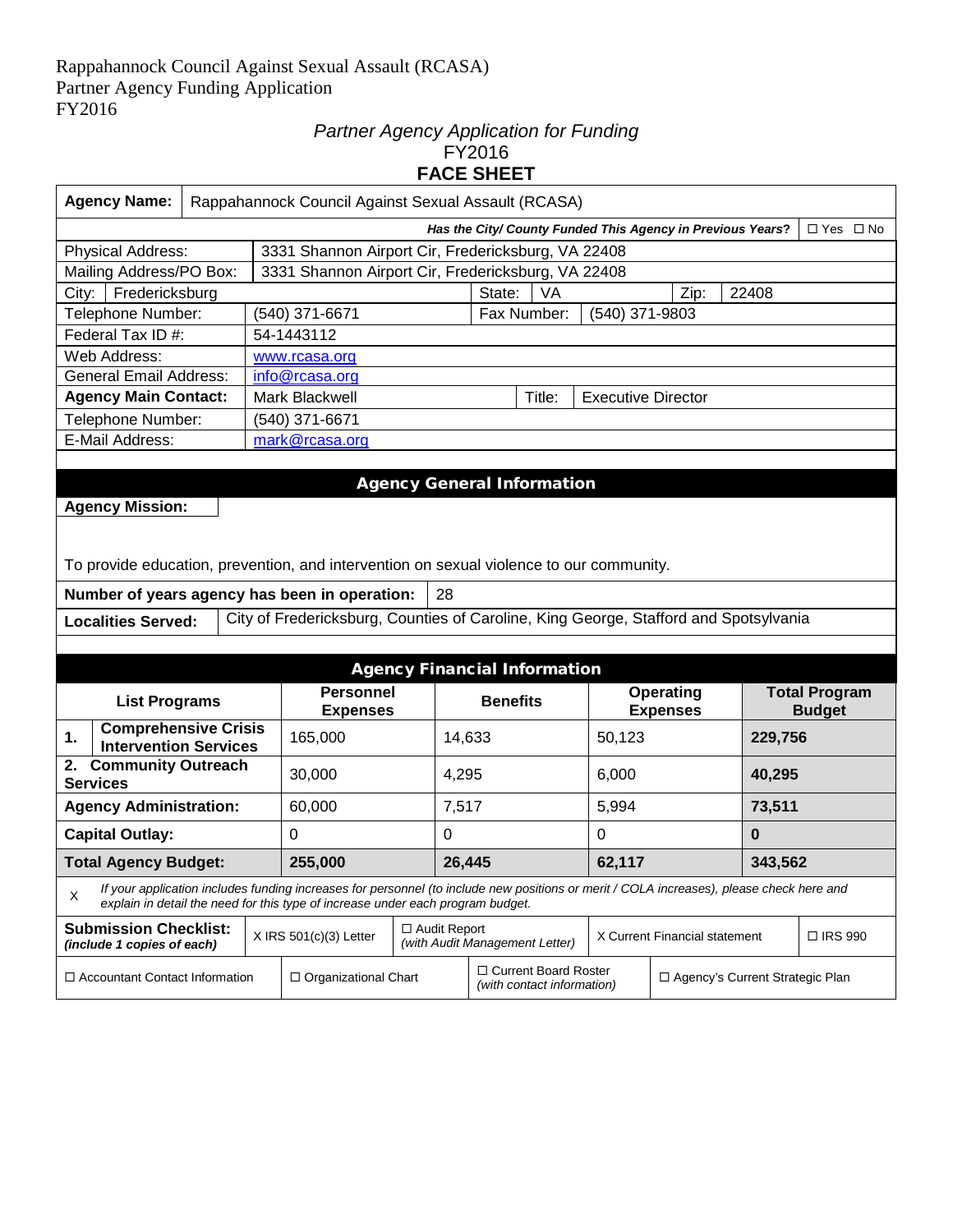## *Partner Agency Funding Application FY 2016 BUDGET EXPLANATIONS*

#### *Agency Name: Page 2*

Rappahannock Council Against Sexual Assault

#### **Agency Administrative Expenses:**

**In the box below, provide an overview of the administrative costs detailed on the face sheet for the agency as a whole. Please provide justification for and specific amounts of administrative costs that are defrayed by locality funds. If your agency is requesting an increase or decrease in administrative funding, please describe, in detail, the reasons for these changes. (The description should not exceed 15 lines of text.)**

RCASA is requesting an increase in funding from all of the localities in PD 16 based on the increase in services provided to victims of sexual violence in PD 16, as well as the increased requests for our Community Services programs. Locality funding will assist in defraying the cost of the increase in services we anticipate providing in FY16. RCASA experienced in FY14, a 28% increase in the number of victims of sexual violence served in PD 16. We anticipate this number to increase by at least 20% in FY16. Sixty-seven percent of locality funding awarded will be allocated to our Crisis Intervention program (hotline, hospital accompaniment, case management/legal advocacy, counseling) in order to continue to provide these crucial services to victims of sexual violence in our community. RCASA has also experienced large increases in demand for our Community Services program (which includes sexual violence education, allied professional training and awareness events) to residents and allied professionals of PD 16. RCASA will apply 13% of locality funding awarded to our Community Outreach Services program. The funding requested from PD 16 localities will enable RCASA to increase sexual violence education, training and awareness to our community partners. We also feel that the provision of these trainings will enable undisclosed victims to come forward and receive the help they need. Lastly, a portion of funding will defray the cost of administrative salaries. Additionally, funding will pay a portion of RCASA intervention staff salary, pay for hotline costs, pay for intervention and outreach materials, pay for staff trainings, and enable us to design and develop awareness campaigns, etc.

#### **Capital Outlay:**

**In the box below, provide an overview of the capital expenses detailed on the face sheet for the agency as a whole. (The description should not exceed 10 lines of text.)**

RCASA does not have any Capital Expenses.

## **Personnel Expenses (General):**

**In the box below, provide an overview of any increases or decreases in general personnel expenses for the agency. This would include any planned or projected merit or COLA increases, or new positions being requested. Also include a description of any changes to agency benefits structure or cost. (The description should not exceed 10 lines of text.)**

The following is RCASA's strategy for the next three fiscal years as concerns increases in personnel cost. Current employee salaries do not reflect the additional work required by staff to serve the increasing number of victims of sexual violence in our community. RCASA employees have not received compensation increases for the past three years, resulting in RCASA employee compensation falling well below the national average salary range for the types of work performed at RCASA. RCASA considers annual salary increases as important as cost of living increases, which RCASA does not program/budget for. Additionally, RCASA is planning a more intensive Community Outreach initiative in FY16 that will triple education and awareness activities in our community. These activities will require additional staff. This holds true for our Crisis Intervention program as well. RCASA plans on increasing staff by 25% in FY16, across all programs, to meet the growing numbers of those seeking help for sexual violence.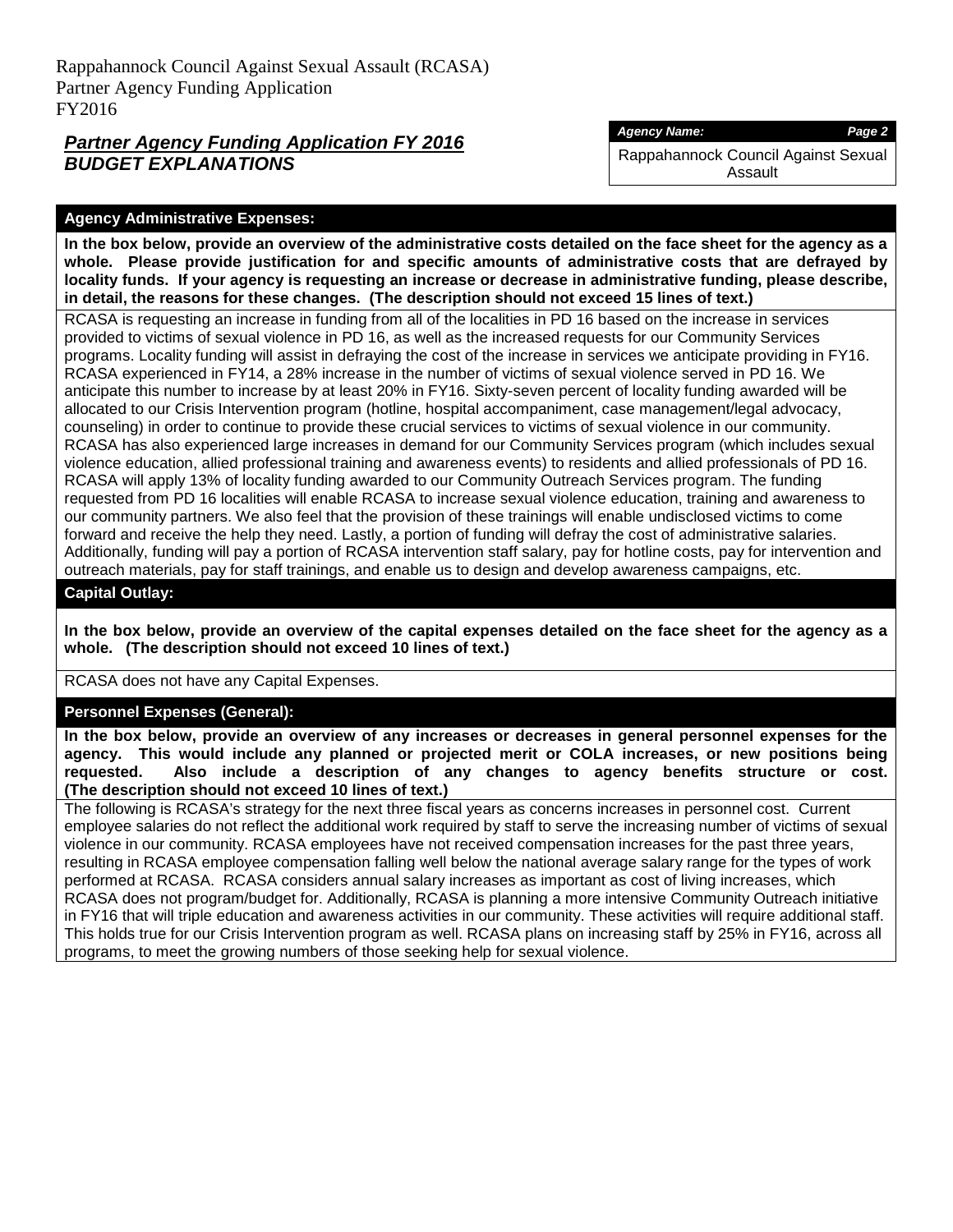## *Partner Agency Funding Application FY 2016 BUDGET EXPLANATIONS*

#### *Agency Name: Page 3*

Rappahannock Council Against Sexual Assault

| <b>Budget Information</b>                              |                                                                                                                                                                                                                |                                                   |         |  |  |
|--------------------------------------------------------|----------------------------------------------------------------------------------------------------------------------------------------------------------------------------------------------------------------|---------------------------------------------------|---------|--|--|
|                                                        | Please complete the following chart with the financial information for the agency as a whole. In each area include the<br>budget specifically allocated to your agency from each locality/entity listed below. |                                                   |         |  |  |
|                                                        | FY2014 Actual                                                                                                                                                                                                  | <b>FY2015 Budgeted</b><br><b>FY2016 Projected</b> |         |  |  |
| <b>Caroline</b>                                        | $\Omega$                                                                                                                                                                                                       | 1,000                                             | 1,500   |  |  |
| Fredericksburg                                         | 4,140                                                                                                                                                                                                          | 4,140                                             | 5,000   |  |  |
| <b>King George</b>                                     | 500                                                                                                                                                                                                            | 1,000                                             | 1,500   |  |  |
| Spotsylvania                                           | 19,100                                                                                                                                                                                                         | 21,000                                            | 22,000  |  |  |
| <b>Stafford</b>                                        | 17,000                                                                                                                                                                                                         | 15,033                                            | 18,000  |  |  |
| <b>United Way</b>                                      | 35,000                                                                                                                                                                                                         | 0                                                 | 40,000  |  |  |
| <b>Grants</b>                                          | 238,000                                                                                                                                                                                                        | 238,000                                           | 238,000 |  |  |
| <b>Client Fees</b>                                     | $\Omega$                                                                                                                                                                                                       | 0                                                 | 0       |  |  |
| <b>Fundraising</b>                                     | 5,000                                                                                                                                                                                                          | 5,000                                             | 10,000  |  |  |
| <b>Other</b> (explain below)                           | $\Omega$                                                                                                                                                                                                       | 0                                                 | 0       |  |  |
| <b>Total Agency Budget</b><br>for PD 16                | 319,106                                                                                                                                                                                                        | 285,173                                           | 336,000 |  |  |
| Detail below what is included in the category 'Other': |                                                                                                                                                                                                                |                                                   |         |  |  |

Please detail below any legislative initiatives or issues that may impact the agency for the upcoming year and how you are planning for them. This could include new legislation that may increase or decrease projected funding at any level (Federal/State/Local), or could affect grants or designated funds as they are currently received. If you are aware of "outside" funding sources that will expire or be reduced on a set cycle or date, please note those below and how you are planning for them.

At present there are no known legislative initiatives that will impact the agency for the upcoming year and how we are planning our execution strategy.

Please detail below any identified agency needs or areas of concern that are currently not being addressed in your funding request. This could include training or technical assistance for specific areas, administrative support for a program or service, evaluation of current programs, or consultation for strategic planning, board support, or fundraising.

At present, RCASA has five full-time staff members and three part-time staff. RCASA struggles to meet the volume of victims requesting our services. Each year the demand for services increases, while the number of staff at RCASA remains roughly the same. RCASA would benefit immensely from two additional staff positions: Volunteer Coordinator and Violence Prevention Educator. At the moment, volunteer coordination is split among three employees, the Community Services Coordinator, Crisis Response Coordinator, and Executive Director. This split limits the ability of RCASA staff to dedicate adequate time and attention that the art of Volunteer Coordination requires. A Volunteer Coordinator would enable RCASA to recruit and maintain a consistent team of dedicated Volunteers. Volunteers being absolutely crucial to the success of any nonprofit, this position is sorely needed. The Violence Prevention Educator will work will allied partners to design and implement a comprehensive and needs appropriate violence prevention programming campaign in area schools. Focusing on educating youth and adults, the Violence Prevention Educator position is vital to RCASA's mission and the community. Presently RCASA's Community Services Coordinator is responsible for prevention activities. With RCASA's plan to expand prevention programming, the Community Services Coordinator is limited in their ability to provide this comprehensive and multi-faceted campaign.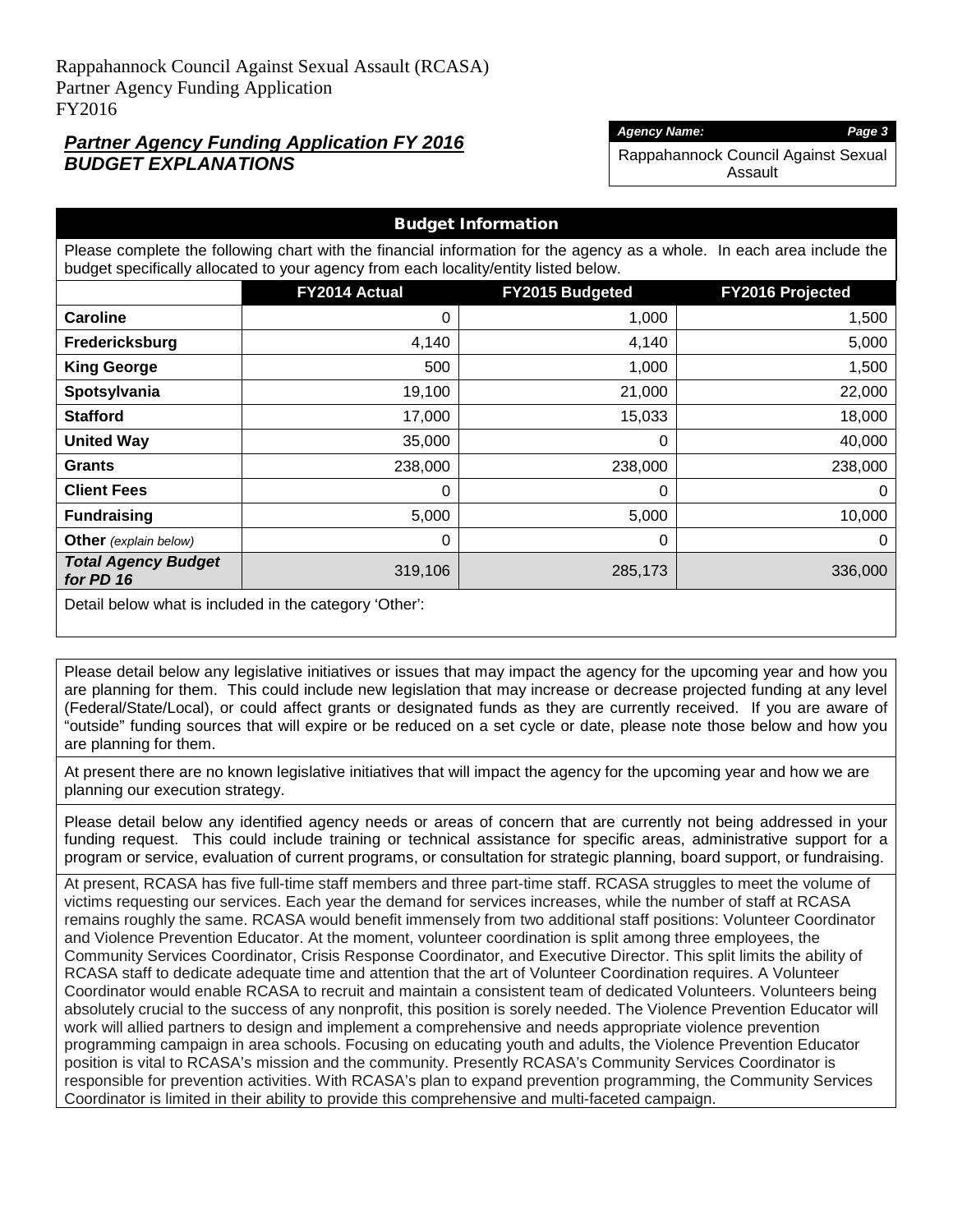## *Partner Agency Funding Application FY 2016 LOCALITY NOTES*

#### *Agency Name: Page 4*

Rappahannock Council Against Sexual Assault

#### **Please use the area below to provide any locality specific notes or statements that may be relevant to your application.**

We are asking for increased funding in FY16. Operating costs have increased, as we keep up with the needs of our clients. To maintain our commitment to answering all the needs of our clients, it is vital to have a core of full-time counseling staff, as well as our team of reliable and committed paid crisis responders/advocates to operate the hotline, provide emergency accompaniment for victims at the ER and receiving PERK exams, provide clothing for the victims to wear home, and provide specialized information on surviving sexual assault. It should be noted that when victims receive advocate-assisted services following assaults, they receive more helpful information, referrals, and services and experience less secondary trauma or re-victimization by medical and legal systems (Campbell, 2006). Furthermore, the same study found that when advocates are present in the legal and medical proceedings following rape, victims fare better in both the short- and long-term, experiencing less psychological distress, physical health struggles, sexual risktaking behaviors, self-blame, guilt, and depression. Rape survivors with advocates were 59% more likely to have police reports taken than survivors without advocates, whose reports were only taken 41% of the time [\(http://www.nsvrc.org/sites/default/files/CostsConsequencesSV.pdf\)](http://www.nsvrc.org/sites/default/files/CostsConsequencesSV.pdf) In FY14, RCASA provided advocacy services to 827 victims of sexual assault (last year's number was 647), as well as their families and loved ones. This is a 30% increase over FY14. This dramatic rise in service needs has made it difficult for RCASA to keep pace. We find it necessary to hire additional staff; however, we do not have the funds to do so. Without locality funding, RCASA would be forced to cut services across programs.

It should be noted that 66% of rape crisis centers had to reduce prevention education/public awareness efforts because of funding losses [\(http://www.nsvrc.org/sites/default/files/CostsConsequencesSV.pdf\)](http://www.nsvrc.org/sites/default/files/CostsConsequencesSV.pdf). RCASA plans to launch a massive effort to double our presence across all localities in PD 16. RCASA also seeks, in FY16, to launch additional sexual violence programing in all the schools, churches, and youth oriented agencies in PD 16.

Additionally, RCASA is working on better methods to capture participant data at community events we attend. For example, RCASA might attend a health fair but not be able to capture the demographic of those who might visit our table. For this reason, it is difficult to provide a complete demographic picture, per locality, in this grant. In order to better capture this data, we are working on a brief survey that would request demographic information.

Also, RCASA seeks, in FY 15, to provide sexual violence prevention programming to all schools in PD 16. We implemented pilot programs in Spotsylvania and King George schools in FY 12 and FY14 and feel it is crucial to continue in our efforts to decrease sexual assault. While we have made a good start at this, RCASA plans on increasing our presence in PD 16 at community events held in all localities, as well as provide additional training on sexual violence for our allied partners. Additionally, RCASA is working on better methods to capture participant data at the community events we attend. For example, RCASA might attend a health fair but not be able to capture the demographic of those who might visit our table. For this reason, it is difficult to provide a complete demographic picture, per locality, in this grant. In order to better capture this data, we are working on a brief survey that would request demographic information.

## City of Fredericksburg:

In FY14, 268, out of 827 Fredericksburg residents received RCASA services. This represents 32% of those served last year. We anticipate this number increasing by 20% (268) by FY16. RCASA was awarded \$4140 in funding for FY 15. We are requesting \$5,000 for FY16 in order to serve the increasing number of victims, their families and loved ones who are residents of Fredericksburg.

Caroline County: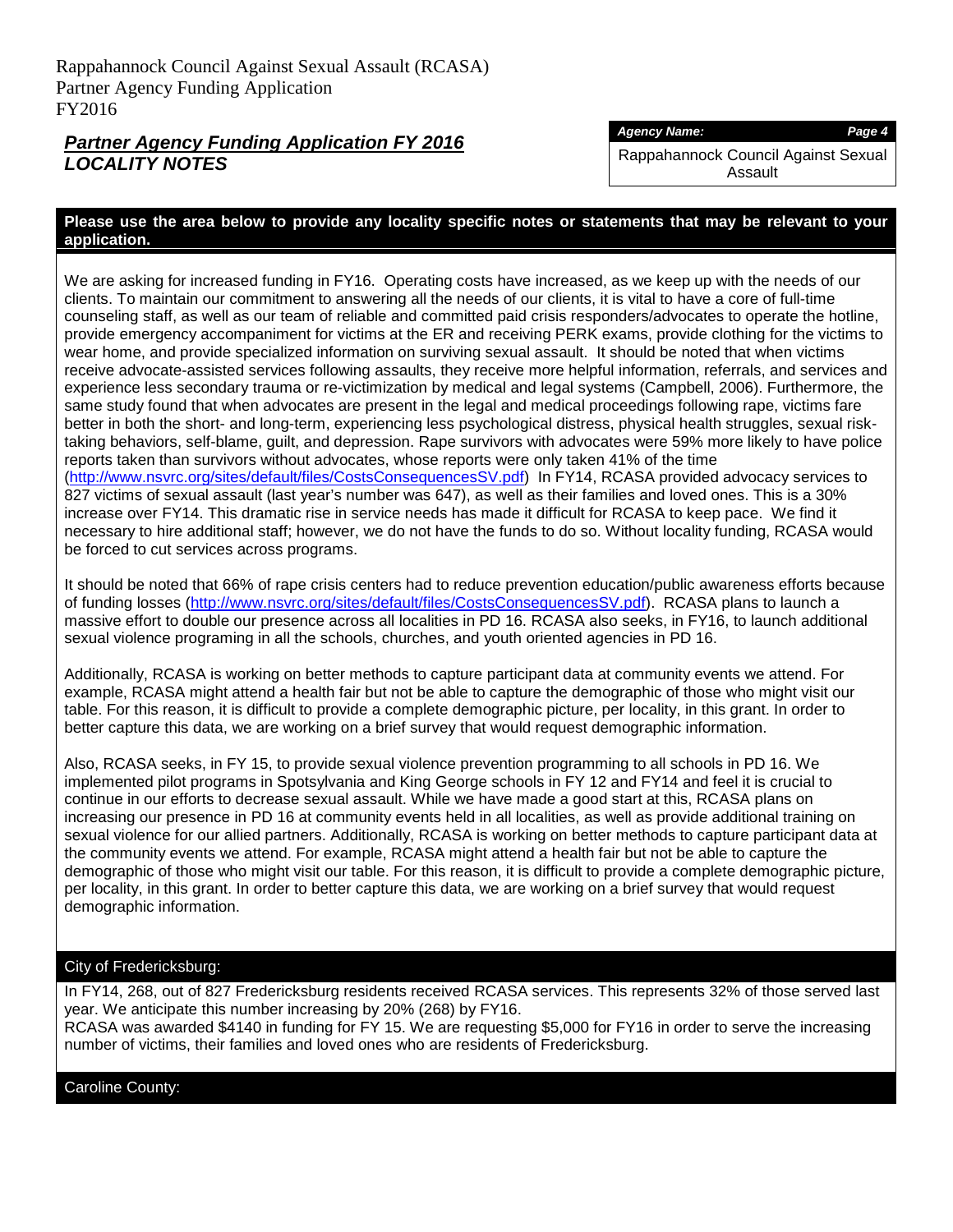## Rappahannock Council Against Sexual Assault (RCASA)

## Partner Agency Funding Application

## FY2016

In FY14, 29 out of 827 Caroline residents received RCASA services. This represents 4% of those served last year. We anticipate this number increasing by 20% in FY16, but feel that RCASA needs to increase outreach within this community in order to assist the victims of sexual violence who are not reporting not reported due to a possible lack of awareness of the services that RCASA can provide to them. .We expect the number to increase to anywhere from 35 to 55 victims of sexual violence in FY16.

RCASA was awarded \$500 in funding for FY 15. We are requesting \$1,000 for FY16 in order to serve the increasing number of victims, their families and loved ones who are residents of Caroline.

## King George County:

In FY14, 37 out of 827 King George residents received RCASA services. This represents 5% of those served last year. We anticipate this number increasing by 20% in FY16, but feel that RCASA needs to increase outreach within this community in order to assist the victims of sexual violence who are not reporting due to a possible lack of awareness of the services that RCASA can provide to them. .We expect the number to increase to anywhere from 45 to 75 victims of sexual violence in FY16.

RCASA was awarded \$500 in funding for FY 15. We are requesting \$1,000 for FY16 in order to serve the increasing number of victims, their families and loved ones who are residents of King George.

## Spotsylvania County:

In FY14, 147 out of 827 Spotsylvania residents received RCASA services. This represents 18% of those served last year. We anticipate this number increasing by 20% (177) in FY16.

RCASA was awarded \$2,100 in funding for FY 15. We are requesting \$22,000 for FY16 in order to serve the increasing number of victims, their families and loved ones who are residents of Spotsylvania.

#### Stafford County:

In FY14, 137 out of 827 Stafford residents received RCASA services. This represents 14% of those served last year. We anticipate this number increasing by 20% (165) in FY16.

RCASA was awarded \$15,033 in funding for FY 15. We are requesting \$18,000 for FY16 in order to serve the increasing number of victims, their families and loved ones who are residents of Stafford.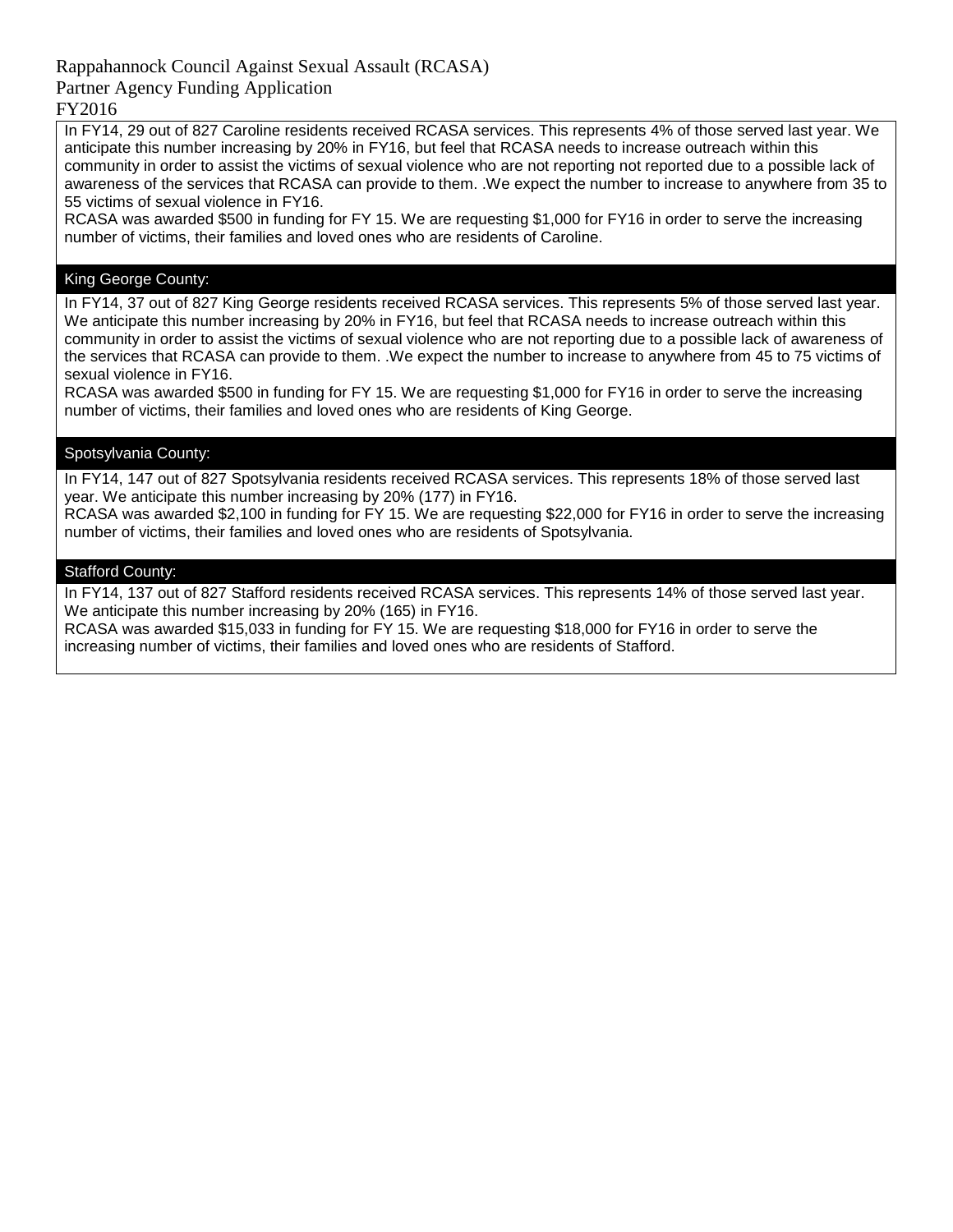*Program Name: Page 5* Comprehensive Crisis Intervention Services: crisis, case management/legal advocacy, counseling

Each agency submitting a funding request must fill out the following pages for each program serving citizens within the region and for which funding is requested. Any incomplete applications or programs that do not have a full application will not be considered for funding. PLEASE do not include any unrequested information. Each locality reserves the right to request

| additional information once the application has been submitted. |                                            |        |                           |            |
|-----------------------------------------------------------------|--------------------------------------------|--------|---------------------------|------------|
| <b>Program Name:</b>                                            | <b>RCASA Comprehensive Health Services</b> |        | Is this a new program?    | □ Yes X No |
| <b>Program Contact:</b>                                         | Mark Blackwell                             | Title: | <b>Executive Director</b> |            |
| Telephone Number:                                               | (540)371-6671                              |        |                           |            |
| E-Mail Address:                                                 | mark@rcasa.org                             |        |                           |            |
|                                                                 |                                            |        |                           |            |

**1. Program Purpose/Description:** *(the following description should not exceed 10 lines of text)*

RCASA provides, **free of charge** (in English and Spanish), a 24-hour hotline and hospital accompaniment program to adult and child victims of sexual violence that includes: 24-hour crisis phone support, physical evidence recovery information, medical referral, law enforcement referral, emergency accompaniment and companionship throughout the exam and medical care, clothing and bathing supplies, information on counseling services, funding options, legal resources, and emotional support. The purpose of the hotline is to offer confidential, 24-hour telephone support, crisis intervention, and information and referral services. The purpose of emergency accompaniment is: to provide 24-hour support and accompaniment services to victims who go to the hospital seeking emergency medical care and evidence collection following the experience of sexual violence, provide information on crisis and long-term counseling and court accompaniment services to victims and families, and provide information and referral links to additional services in the community. The purpose of crisis follow-up is: to contact the victim following the receipt of emergency services, in order to assess services needs and to offer an opportunity to connect to needed counseling and legal services.

**2. Justification of Need:** *(Please state clearly why this service should be provided to the citizens of the region and why the localities should consider this funding request. If this is a new program, be sure to include the benefit to the region for funding a new request. The following should not exceed 10 lines of text, and should include the most recent data available.)*

RCASA is the only sexual violence and child sexual abuse center in Planning District 16 which serves survivors of all ages. We are the only service that provides a 24-hour crisis hotline and 24-hour hospital accompaniment services for all victims of sexual violence needing medical care and evidence collection. We provide much needed services such as hotline crisis support, crisis counseling, forensic/medical accompaniment throughout the exam, clothing and bathing supplies following the exam, and information related to sexual assault to victims and their families. We also provide follow-up calls to all victims to ensure they are receiving any additionally needed services and that they are linked to law enforcement, the Commonwealth Attorney's office and Victim Witness programs. We provide assessment for other services following the assault such as court accompaniment and counseling.

**3. Program Collaboration:** *(The following should describe, in detail, examples of collaborative efforts and key partnerships between your program and other programs or agencies in the area, and should not exceed 10 lines of text.)*

RCASA has collaborative agreements with a number of community partners: Victim Witness, Law Enforcement, and DSS (in all localities), Mary Washington Hospital system, Spotsylvania Regional Hospital, emPowerhouse, Rappahannock Community Services Board, Rappahannock Area Office on Youth. These are just a few of our partners. These partnerships have allowed RCASA, and the partnering agencies, to share information and resources, for example, to educate and engage PD16 in sexual violence intervention and prevention. Our community partners play significant roles in assisting RCASA to serve victims of sexual violence in PD16.

When a victim arrives at Mary Washington Hospital's emergency room, RCASA is informed and an RCASA Crisis Responder is dispatched to the Hospital providing accompaniment and advocacy services to the victim. Victims are walked through the process of DNA collection and the PERK exam. Any necessary referrals are given to the victim. Following this process, victims may speak with Law Enforcement and decide whether or not to pursue prosecution. Should a victim decide to pursue prosecution, RCASA's allies in the Victim Witness program gather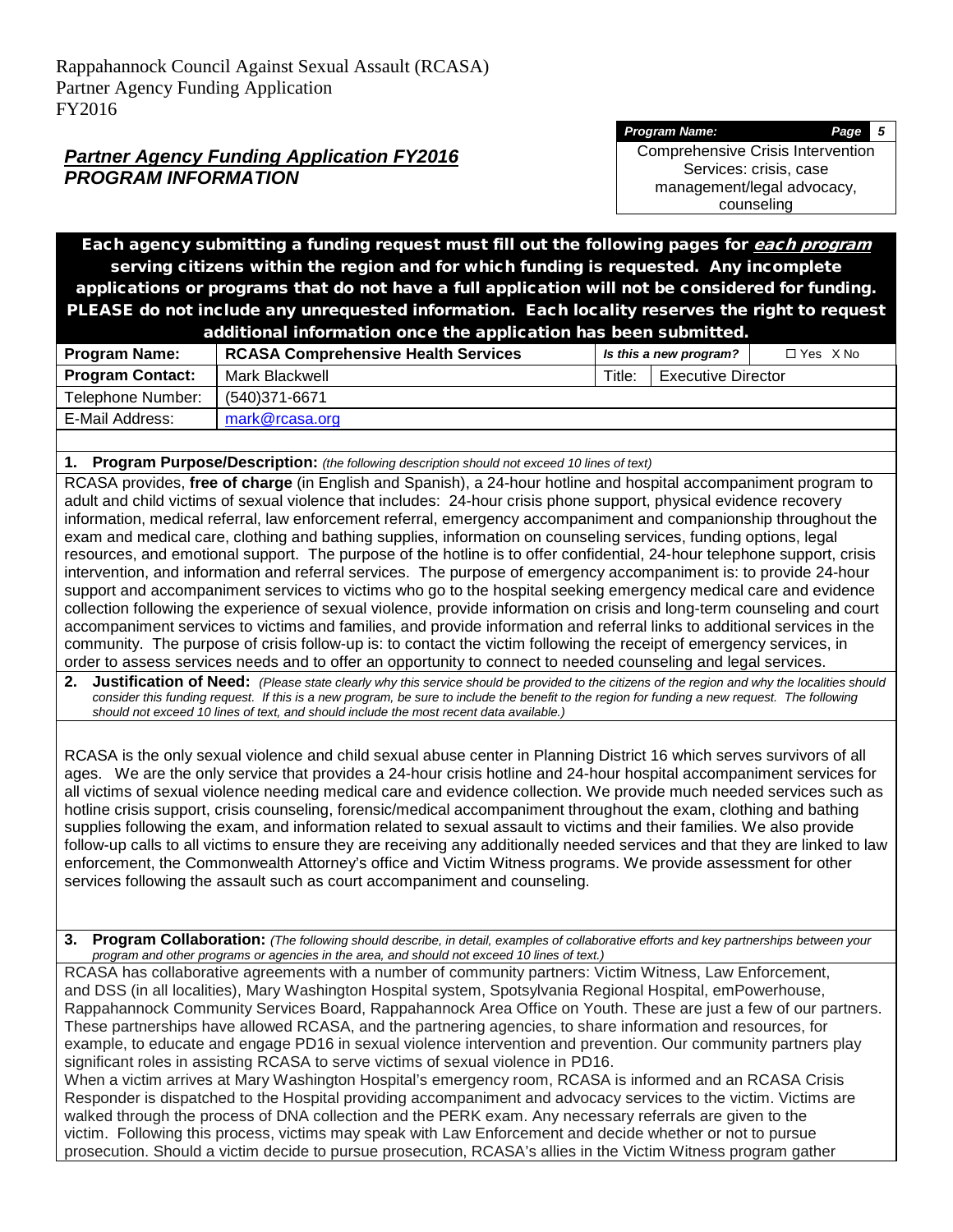needed information and assist the victim, with a RCASA court advocate, through the court process. If a child is involved, RCASA may work with DSS and provide needed support for both the victim and their family/friends. Without our partners, RCASA's mission would be an impossible dream. The community is better served because of the vital partnerships that RCASA maintains.

# *Partner Agency Funding Application FY 2016 PROGRAM INFORMATION*

*Program Name: Page 7*

Comprehensive Crisis Intervention Services: crisis, case management/legal advocacy, counseling

**4. Program Audience and Service Delivery:** *(The following should describe the program's intended audience or client base and how those clients are served. This should include the location of the service and what geographic areas are served or targeted for service. If your program has specific entry or application criteria, please describe it below. Please do not exceed 10 lines of text.)*

RCASA provides all people experienced sexual violence, their families, and loved ones, with services, regardless of their ability to pay **free of charge.**

RCASA serves Planning District 16 which includes Stafford County, Caroline County, King George County, Spotsylvania County, and the City of Fredericksburg. RCASA also provides 24-hour phone support to all callers to the hotline and provides emergency hospital accompaniment to all victims transported to the Mary Washington or Stafford Hospital Emergency Department.

Our office is located in Fredericksburg. Our hotline service is provided 24-hours a day, 7 days a week. We provide our emergency accompaniment service on-site at Mary Washington and Stafford Hospital Emergency Department as requested 24-hours a day, 7 days a week. Follow-up services are offered during business hours (9am – 5pm) Monday – Friday. Some services are available in Spanish.

**5. Client Fees:** *(Please describe the fees clients must pay for the services provided in this program, and how those fees are determined.)*

#### **RCASA services are Free of Charge**

**6.** Budget Information: (Please complete the following chart with the financial information for this program. In each area include the dollars *specifically allocated/requested for this program.)*

|                                       | FY2014 Actual | FY2015 Budgeted | FY2016 Projected |
|---------------------------------------|---------------|-----------------|------------------|
| <b>Caroline</b>                       | 0             | 670             | 1,005            |
| Fredericksburg                        | 2,774         | 2,774           | 3,350            |
| <b>King George</b>                    | 0             | 335             | 1,005            |
| Spotsylvania                          | 12,797        | 14,070          | 14,740           |
| <b>Stafford</b>                       | 11,390        | 10,072          | 11,390           |
| <b>United Way</b>                     | 23,450        | 0               | 26,800           |
| <b>Grants</b>                         | 159,460       | 159,460         | 159,460          |
| <b>Client Fees</b>                    | 0             | 0               | 0                |
| <b>Fundraising</b>                    | 3,350         | 3,350           | 6,700            |
| <b>Other</b>                          | 0             | 0               | 0                |
| <b>Total Program Budget for PD 16</b> | 215,235       | 185,235         | 224,450          |

**Please indicate, in detail, reasons for increases or decreases in the amounts requested for FY2016. Include whether these changes come from increases in personnel, benefits, or operating expenses. If an increase is being requested, please describe the impact not receiving an increase would have on the program. In particular, please describe in detail if any increase is sought for new positions or personnel.**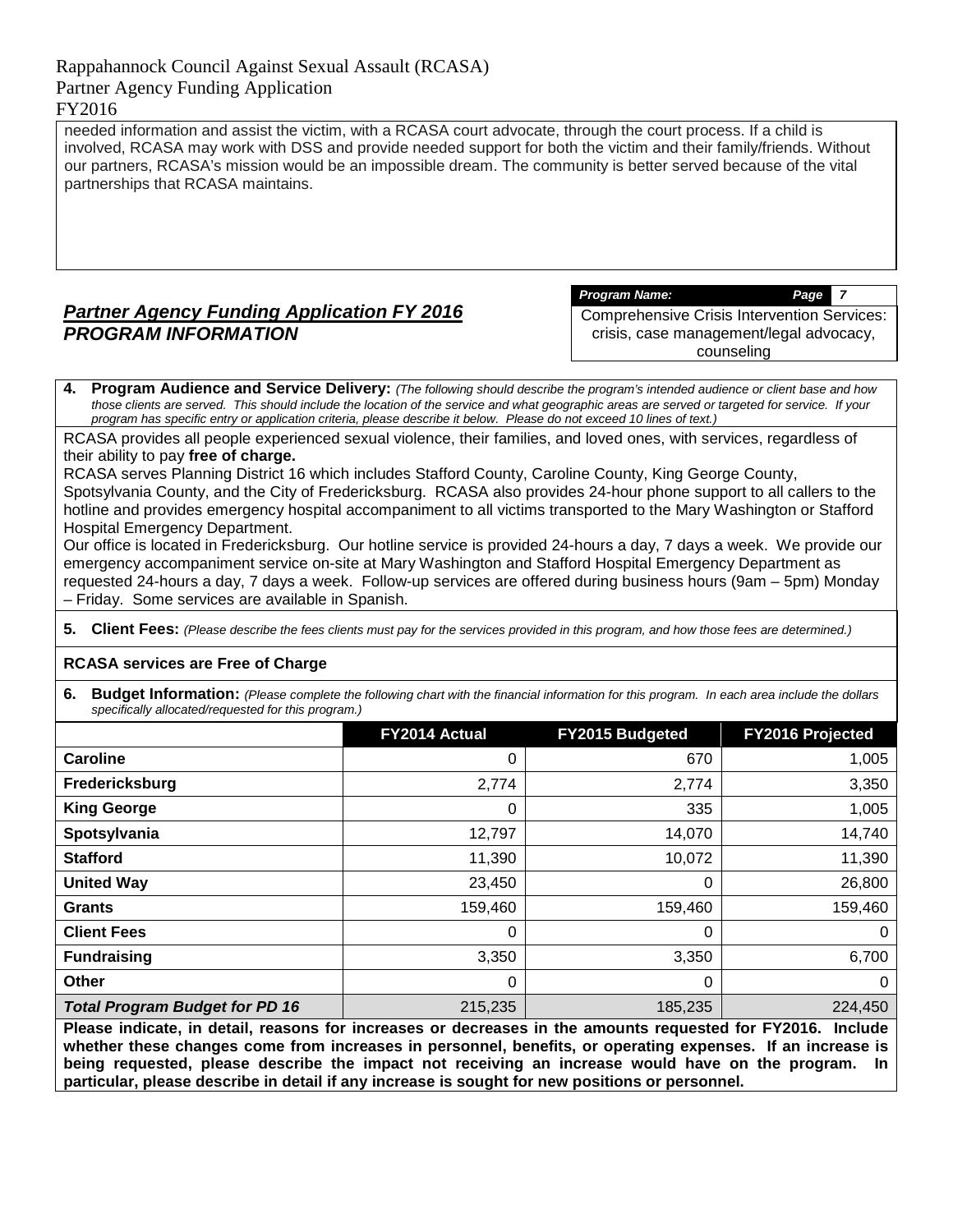The increases requested are based on our need to hire two new full-time positions (a Volunteer Coordinator to assist us in utilizing volunteer resources in our community; and a Prevention Educator dedicated solely to promoting Sexual Violence prevention best practices in our community) to address the growing number of victims of sexual violence needing our services, thus offsetting the loss of fundraising efforts, and the loss or reduction of other grants.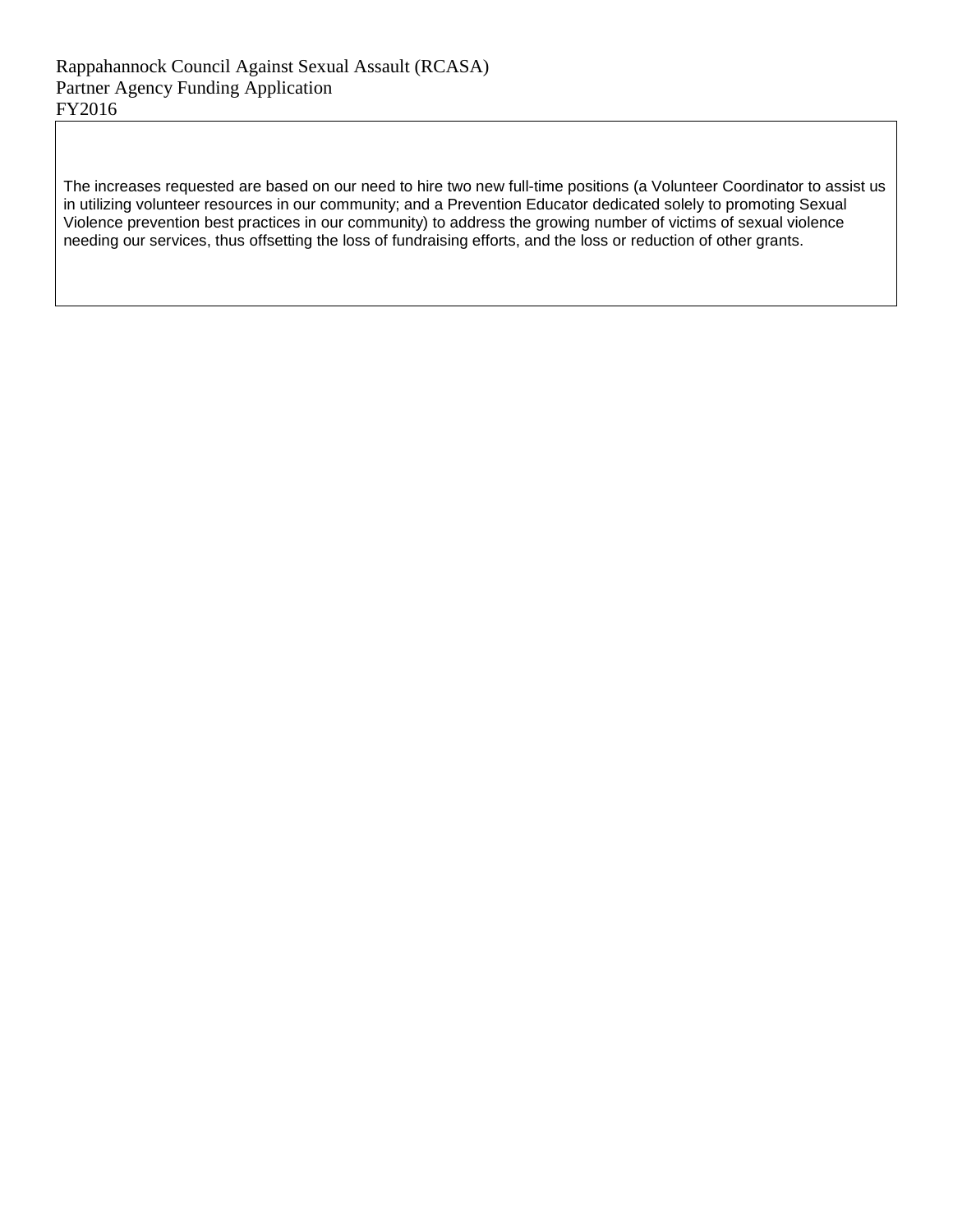*Program Name: Page 8* Comprehensive Crisis Intervention Services: crisis, case management/legal advocacy, counseling

|        | 7. Goals, Objectives, & Evaluation: (Please provide the following information regarding the goals and objectives for your program.<br>Space has been provided for two goals, with two objectives per goal. If your agency is funded by the United Way, please include a copy of your<br>Logic Model for this program as a supplemental attachment. Individual descriptions should not exceed 5 lines of text.) |
|--------|----------------------------------------------------------------------------------------------------------------------------------------------------------------------------------------------------------------------------------------------------------------------------------------------------------------------------------------------------------------------------------------------------------------|
|        | <b>Program Goal 1: Crisis Services</b>                                                                                                                                                                                                                                                                                                                                                                         |
|        | To provide direct crisis intervention in the form of confidential, 24-hour telephone support, emergency medical and<br>forensic evidence collection accompaniment, information and referral services for victims, partners, family members,<br>and others.                                                                                                                                                     |
|        | <b>Objectives:</b>                                                                                                                                                                                                                                                                                                                                                                                             |
| 1a.    | Respond to 100% of hotline calls 24-hours a day, 7 days a week with a live crisis responder to assess safety,<br>offer support, provide sexual assault general information, provide specific physical evidence recovery information,<br>and offer crisis intervention.                                                                                                                                         |
| 1b.    | Provide 24-hour accompaniment services to 100% of victims seeking emergency medical care and evidence<br>collection through hospital emergency departments, forensic units and child advocacy centers; provide clothing<br>and bathing supplies, and information on sexual assault and child sexual abuse services.                                                                                            |
|        | Program Goal 2: Case Management/Legal Advocacy                                                                                                                                                                                                                                                                                                                                                                 |
|        | To provide crisis follow-up, case management and legal advocacy services for 100% of survivors in order to assess<br>additional service needs such as comprehensive counseling services, legal advocacy and court accompaniment. To<br>provide information and support, and to offer an opportunity to connect to community services.                                                                          |
|        | Objectives:                                                                                                                                                                                                                                                                                                                                                                                                    |
| 2a.    | To provide follow-up and case management services (medical advocacy, medical and forensic accompaniment,<br>management and support with allied professional systems - social services, psychiatric services, medical<br>services) to 100% of survivors and their families.                                                                                                                                     |
| 2b.    | Callers receiving accompaniment visit receive comprehensive literature and contact information to prepare for<br>follow-on services and support                                                                                                                                                                                                                                                                |
|        | <b>Program Goal 3: Counseling and Support Services</b>                                                                                                                                                                                                                                                                                                                                                         |
|        | To provide timely and confidential comprehensive counseling services (crisis counseling, educational and support<br>groups, parent groups, and specialized trauma therapies such as art therapy, cognitive behavioral therapy,<br>psychotherapy) for victims of traumatic sexually-based crimes, as well as their partners and family members.                                                                 |
|        | <b>Objectives</b>                                                                                                                                                                                                                                                                                                                                                                                              |
| За.    | To provide immediate counseling and educational support that meets individual needs, such as crisis intervention,<br>crisis counseling and support counseling, to 100% of victims requesting services following a sexual assault.                                                                                                                                                                              |
| $3b$ . | To provide qualified trauma counseling for victims seeking/needing more intensive counseling services, to 100%<br>of partners and family members of sexual assault and abuse survivors (as requested).                                                                                                                                                                                                         |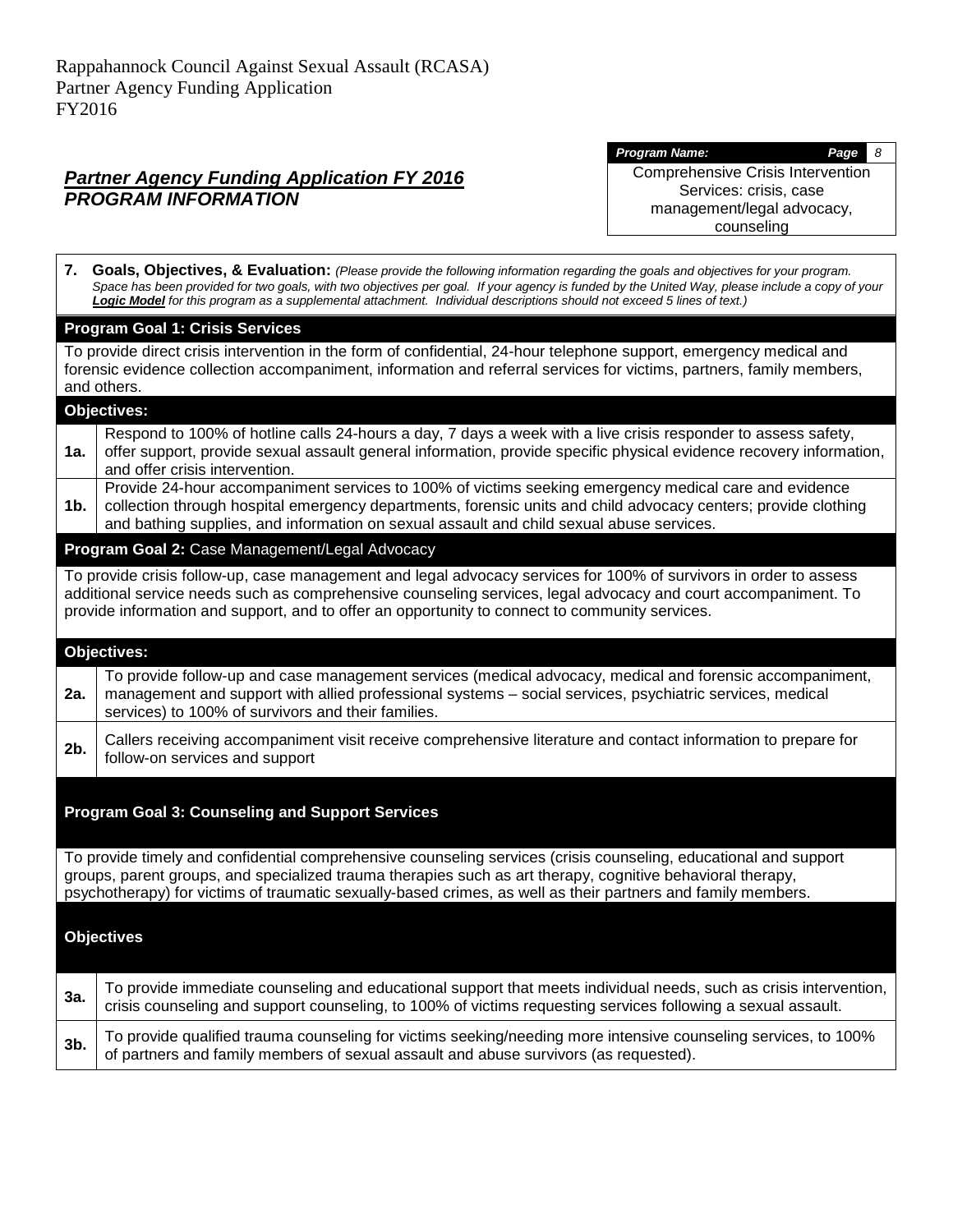*Program Name: Page 9*

Comprehensive Crisis Intervention Services: crisis, case management/legal advocacy, counseling

#### **Evaluation Method:** *(Please describe the method used to measure the above goals/objectives. Please do not exceed 10 lines of text.)*

RCASA participates in the VADATA statewide data collection and evaluation system. Victim/survivor satisfaction is collected from each call. Satisfaction surveys are provided to each victim to return in a stamped and addressed envelope. Satisfaction surveys are also provided to each survivor who utilizes additional services such as legal advocacy, court accompaniment, additional medical accompaniment, or other services.

RCASA's Crisis Services Coordinator meets regularly with the Mary Washington Hospital Forensic Program Manager to review cases, evaluate program efficiency, monitor outcomes, and work together for the overall program improvement RCASA seeks to achieve.

**8. Outcome Data:** *(Please give the most recent outcome data for the objectives above. Indicate below what time period the data covers.)*

*Data Collection Period:* Data Captured 1 July 2013 through 30 June 2014

## **Objective 1a. Crisis Response**

Crisis phone support was provided 24-hours a day, 7 days a week to over 600 callers in FY 2014, an increase of 100% from last year. 100% of callers to the hotline spoke with a live crisis staff/volunteer within 5 minutes. 100% of callers received requested support and information.

#### **Objective 1b. Companionship Services**

Crisis response staff responded to all emergency accompaniment requests and provided on-site services for victims and families seeking medical care and evidence collection. Services to these emergency care recipients include: crisis support, fresh clothing and bathing supplies, information on sexual assault, and referrals to both RCASA and other agency services available (such as counseling, financial assistance, housing and transportation).

#### **Objective 2a. Case Management**

Case Management professionals followed-up with 100% of crisis services recipients and provided assessment for further service needs, provided assistance for victims to navigate allied professional services and receive educational support.

## **Objective 2b. Legal Advocacy**

Additional legal services were provided to all survivors of sexual violence following the crisis event as requested. Services provided included: legal advocacy, court accompaniment, companionship to law enforcement appointments, protective order requests, additional medical care appointments, and assessment for additional RCASA and other agency services as needed (such as counseling, financial assistance, food assistance, housing and transportation).

#### Objective 3a. Crisis Counseling and Support Groups

Crisis counseling services and support groups were provided to 95% of clients seeking services. 5% of individuals seeking services were referred to alternate community providers. 96% of clients receiving services reported satisfaction with services provided to them.

#### Objective 3b. Specialized Trauma Therapy

Specialized trauma therapies (art therapy, cognitive behavioral therapy, etc) were provided to 95% of clients seeking services. 5% of individuals seeking services were referred to alternate community providers. 98% of clients receiving services reported satisfaction with services provided to them.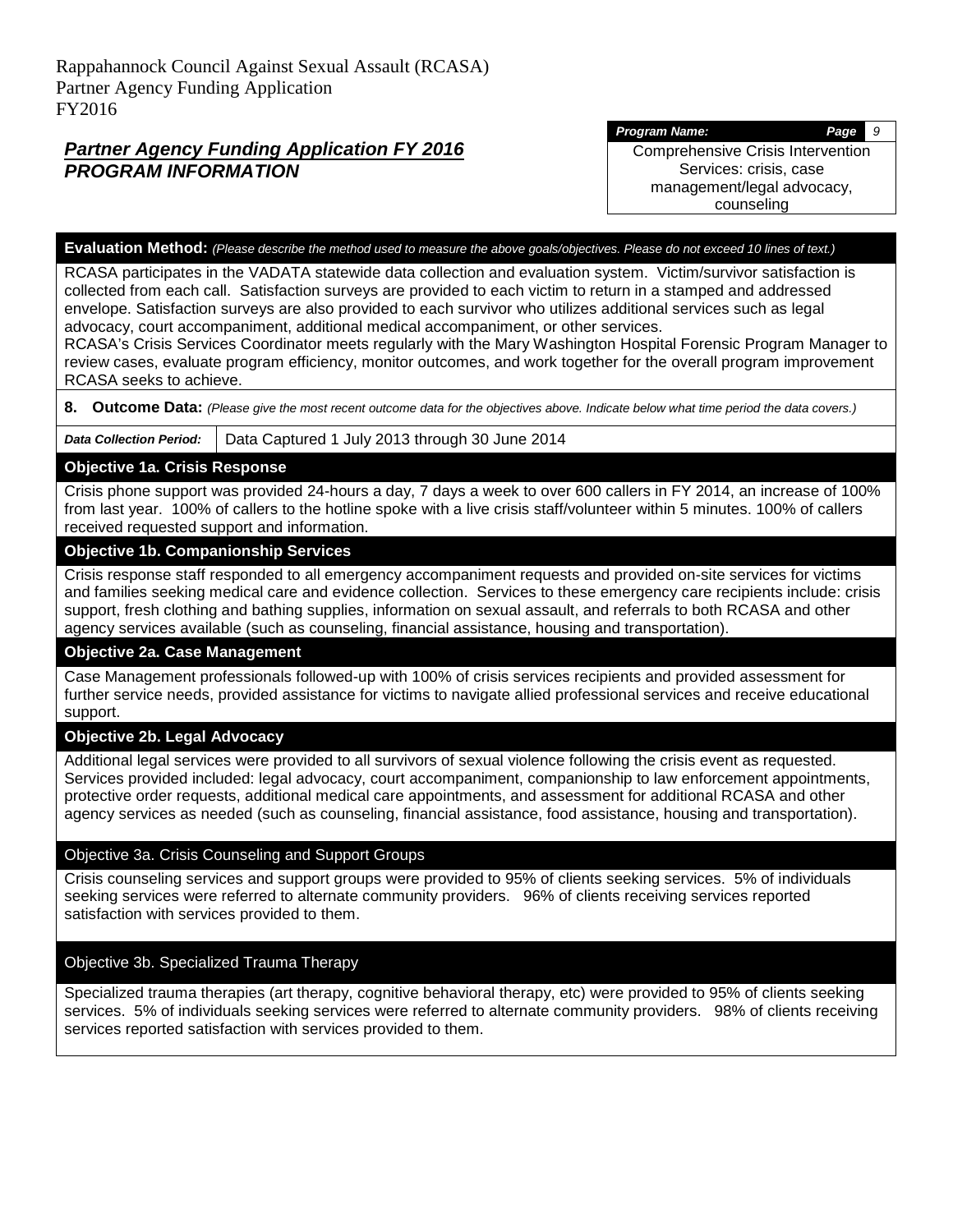#### *Program Name: Page 10*

Comprehensive Crisis Intervention Services: crisis, case management/legal advocacy, counseling

**9. Program Goal Updates:** *(Please provide a brief description of the current status of your program goal(s), given your outcome data. For example, if reported data was well below the stated outcome measure, please indicate why you feel that is the case. Also, include how your outcome data will influence or modify the program for the upcoming fiscal year. These descriptions should not exceed 20 lines of text.)*

#### **Program Goal 1: Crisis Services**

 Our crisis services are a core program providing 24-hour support and information to victims of sexual violence, their partners, family members, and community members. Crisis support includes 24-hour emergency accompaniment services to victims and families seeking medical care and forensic examination. Phone support averages 30 min. per call and emergency medical accompaniment averages 6-10 hrs per client. Additionally, RCASA provided hotline support to 600 callers in FY 2014. We have also increased our capacity to offer crisis services in Spanish by hiring more bi-lingual staff. Service demand growth has necessitated an increase in staff time for hotline and emergency medical accompaniment. Annual expectations of service requests were exceeded. As a result, RCASA requires planning for more crisis responders and services for FY 2016, as well as additional, multi-disciplinary, training for staff. Also, 100% of those served indicated 98% satisfaction or better with services.

## **Program Goal 2:** Case Management/Legal Advocacy

Following up with victims of sexual violence is instrumental in the provision of comprehensive services and support through prosecution. Follow-up support includes general case management for sexual assault crime victims needing additional crisis support and support through the legal system for those seeking to prosecute the offender. Requests for case management services increase in tandem with crisis services requests. Follow-up phone support averages 5- 10 calls averaging 30 minutes, 3-5 office and/or field visits during the prosecution of the case, court accompaniment services averaging 2-8 hours during case prosecution, and intake meetings for the counseling program that are held either on-site or on location in the locality that the victim is from. Annual expectations of service requests were exceeded, including number of cases and time spent on cases. Due to the increase in the complexity of cases, enhanced case service training and trauma response training has been implemented for case service staff. RCASA has collaborated with Victim Witness Assistance Directors to solve program service gaps to ensure consistency of services and improved professional services. This has resulted in improved relationships with local county Victim Witness and law enforcement agencies, increased satisfaction with services from victims of sexual violence, and increased enrollment in other internal (RCASA) and external (allied agencies) services.

Results from our surveys also demonstrate that the program goal was achieved. 100% of victims indicated 98% or better satisfaction with services provided.

#### Program Goal 3: Counseling and Support

Trauma informed counseling is an integral element in recovery for victims of assault, their partners and family members. Counseling services are comprised of 45 – 60 minute sessions provided on average 6 – 8 times. Support groups are comprised of  $60 - 90$  minute sessions provided for  $8 - 10$  weeks. While interns, (bachelor-degreed counselors) can provide educational support and groups; graduate degrees and licensed counselors are required for intensive trauma therapy. Counseling requests continue to increase in demand for both short term and longer-term specialized counseling. Annual expectations of service requests were exceeded. There is an increase in the complexity of issues faced by victims of sexual violence (substance abuse, co-occurring mental disorders, etc) requiring a corresponding increase in multi-disciplinary training for counselors. Enhanced crisis management and trauma response training for all counselors is required. As therapists also specialize in specific age groups, this requires RCASA to provide separate counselors for children and adult age groups. RCASA instituted art and play therapy services to provide services to children as young as three years old, requiring therapists with specialized training specific to working with children that young.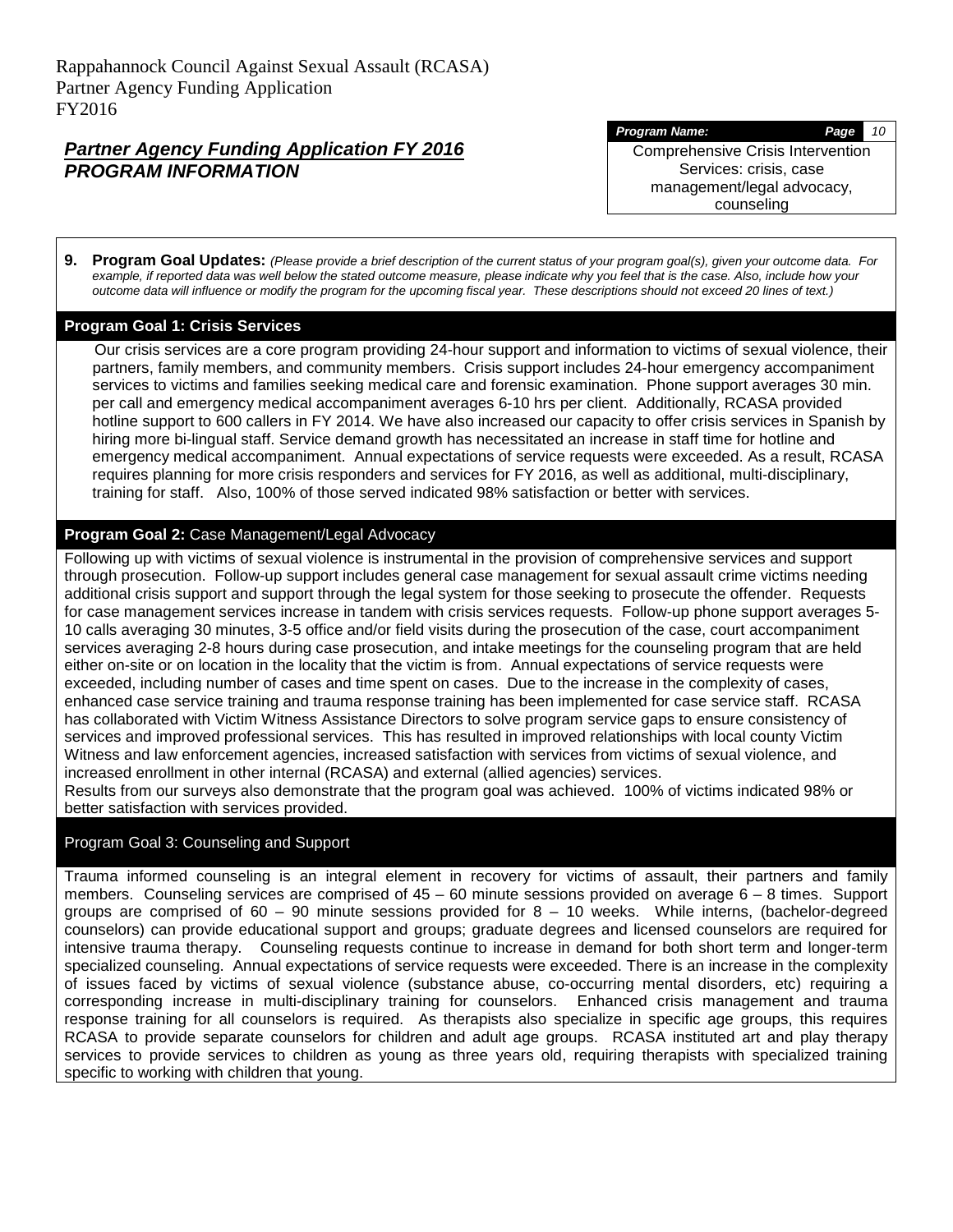*Program Name: Page 11* Comprehensive Crisis Intervention Services: crisis, case

> management/legal advocacy, counseling

**10. Community Impact:** *(Please provide at least two examples of how your services have impacted members of our community. This description should not exceed 20 lines of text.)*

In FY13 RCASA services provided support for 827 total victims, and saw an increase of approximately 28% in FY14. We expect these numbers to increase by 20%, based on national averages on rates of sexual violence. Based on research conducted by the Centers for Disease Control, the Federal Bureau of Investigation, and the United States Justice Department, we know that statistics about the reporting of sexual violence are underestimated. Reporting of the incidence of sexual violence has been increasing nationwide, and thus services for victims are increasingly needed. For PD 16, with the expansion of our communities, RCASA's services are increasingly relevant. Victims reporting to Mary Washington Hospital's emergency room are in need of advocate to walk them through the painful and invasive process of the DNA collection and PERK exam, the reporting to Law Enforcement, and the road to recovery. Surveys completed by victims demonstrate a rate of 98%, or better, satisfaction with RCASA's services.

Victims who pursue prosecution, report that they are better able to go through the process of telling their story and facing their abuser with an RCASA advocate by their side with them through the process. RCASA's counseling services have been reported by victims as being vital to their recovery and healing from sexual violence. Through support groups and individual counseling, long-term or short-term, victims receive a level of care specific to sexual violence that cannot be found elsewhere in the community.

**11. Collaborative Impact:** (Please describe how the community would be impacted if your agency were dissolved or merged with another partner agency. This description should not exceed 20 lines of text.)

RCASA operates as the sole agency in PD 16 that provides services for both adult and child victims of sexual violence. Should RCASA's services be dissolved, victims would be without services that have been proven to benefit them. Allied partners would be unable to adequately meet victim needs due to the specialized needs of victims of sexual assault. Without RCASA's services, victims would be less likely to report or seek medical assistance for their injuries. Without RCASA's services, victims reporting to the emergency room would be without advocacy and accompaniment vital to their healing. Without RCASA's services, victims would be without guidance through the difficult journey of prosecution, and would be less likely to pursue it. Without RCASA's services, victims would be less likely to heal and return to a normal and happy life.

RCASA's presence in the community as the sole provider of sexual assault victim services represents a necessary separation from other community allies. By having a sole focus, RCASA is better able to address the needs of victims specific to sexual assault. Were RCASA to merge with another agency, victims would struggle to find the highly specific services to meet needed by those who have suffered sexual violence. Agencies would be flooded with individuals seeking services that are no longer offered.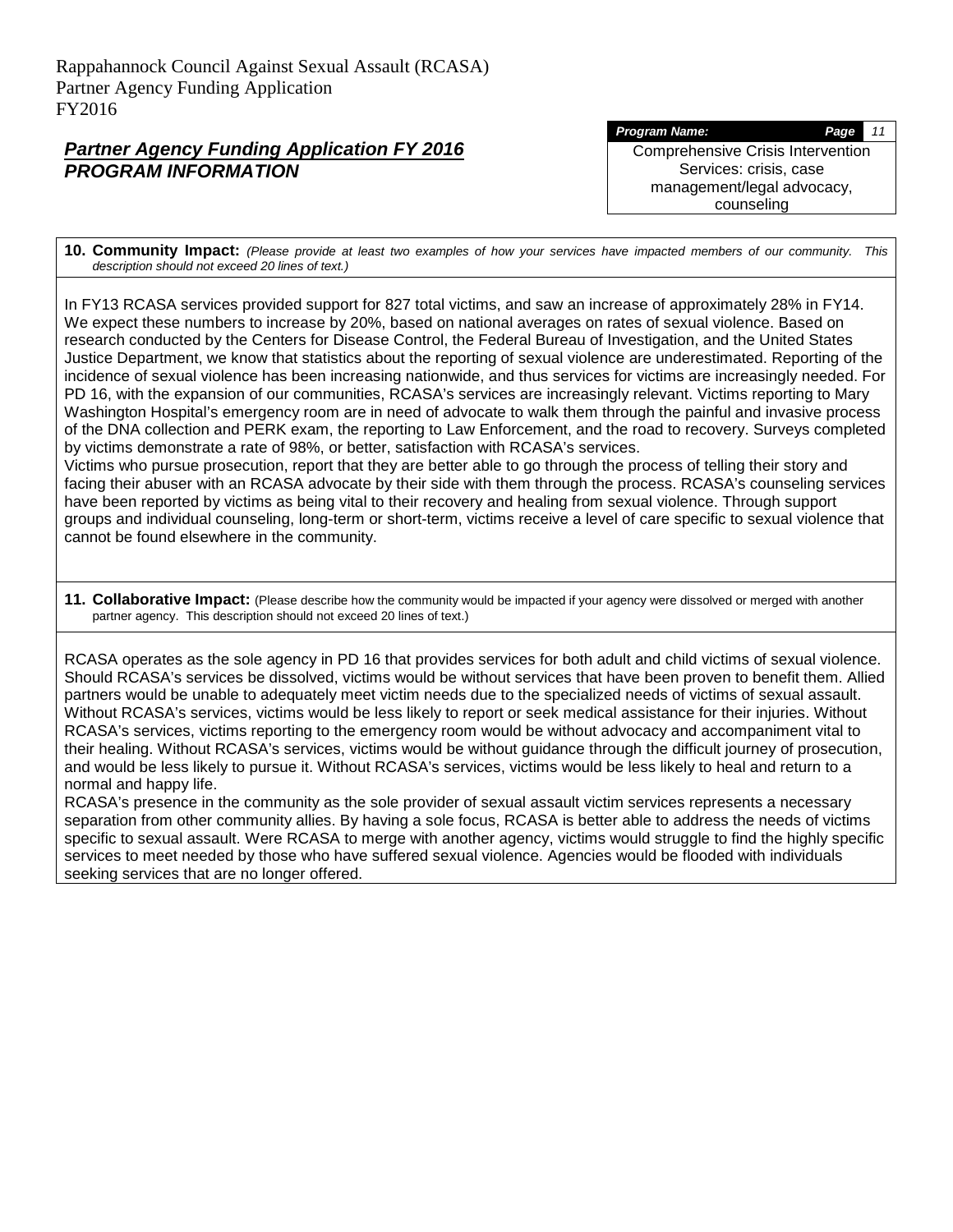*Program Name: Page 12*

Education, Prevention, Training and Outreach Services

Each agency submitting a funding request must fill out the following pages for each program serving citizens within the region and for which funding is requested. Any incomplete applications or programs that do not have a full application will not be considered for funding. PLEASE do not include any unrequested information. Each locality reserves the right to request

| additional information once the application has been submitted. |                                                                        |                        |                           |                   |
|-----------------------------------------------------------------|------------------------------------------------------------------------|------------------------|---------------------------|-------------------|
| <b>Program Name:</b>                                            | <b>Education, Prevention, Training and Outreach</b><br><b>Services</b> | Is this a new program? |                           | $\Box$ Yes $X$ No |
| <b>Program Contact:</b>                                         | Mark Blackwell                                                         | Title:                 | <b>Executive Director</b> |                   |
| Telephone Number:                                               | (540)371-6671                                                          |                        |                           |                   |
| E-Mail Address:                                                 | mark@rcasa.org                                                         |                        |                           |                   |

**1. Program Purpose/Description:** *(the following description should not exceed 10 lines of text)*

RCASA provides a variety of educational services to the general public and to allied professionals (Allied DVP, Law Enforcement, Forensic Nurses, etc.) in communities we serve. RCASA's educational presentations provide information on sexual assault, as well as appropriate crime victim response, in the form of professional and structured presentations, of greater than 30 minutes, to: community groups, first responders, educators, and other allied professionals in the community. The purpose of RCASA's outreach program is to raise awareness for victims as well as their families, friends, and loved ones) of the services available to them including crisis, medical care, evidence collection, legal options, counseling and support services. The purpose of RCASA's sexual violence prevention program is to provide structured and age-specific curriculum to educators, youth, and parents focused on the prevention of sexual assault and sexual abuse. The purpose of RCASA's allied professional training is to offer skill development on the identification of sexual assault and abuse, clinical understanding of post-traumatic stress disorder and other co-occurring disorders, and skill development in appropriate and sensitive trauma response to other service providers/allied professionals who work with victims of sexual violence

**2. Justification of Need:** *(Please state clearly why this service should be provided to the citizens of the region and why the localities should*  consider this funding request. If this is a new program, be sure to include the benefit to the region for funding a new request. The following *should not exceed 10 lines of text, and should include the most recent data available.)*

RCASA is the only sexual assault crisis center offering educational services in Planning District 16, and the only one serving Fredericksburg in this capacity. The following demonstrates our commitment to a strong presence in PD 16 in regards to education, prevention, training and outreach services. In FY2014 RCASA reached an audience in PD 16 of over approximately 2,000 participants through our Community Services department. Additionally, we are the only agency that provides this variety of educational, prevention, allied professional training and outreach services for sexual assault and sexual abuse victims and their families. We provide much needed education on sexual violence identification, age specific curriculum for prevention of sexual assault and abuse, crime victim response and diagnosis specific training for allied professionals, and general outreach to the community to encourage reporting and increased prevention from pertinent organizations and individuals.

**3. Program Collaboration:** *(The following should describe, in detail, examples of collaborative efforts and key partnerships between your program and other programs or agencies in the area, and should not exceed 10 lines of text.)*

RCASA has collaborative agreements with the following: Victim Witness in all localities, Law Enforcement in all localities, DSS in all localities, emPowerhouse, Rappahannock Area Office on Youth, Fredericksburg Counseling Services, Boys and Girls Club, University of Mary Washington, Spotsylvania County School System, King George School System, Rappahannock Area Community Service Board, Services to Abused Families, Rappahannock United Way, Rappahannock Legal Services. RCASA values its community partners and allies with them to end sexual violence. We are taking our sexual violence prevention training to local schools and provided King George Schools with a successful prevention program entitled "Do You" that was developed utilizing best practices in prevention programing. RCASA also attended numerous events in all localities in order to increase public awareness of sexual violence and the services offered by our agency.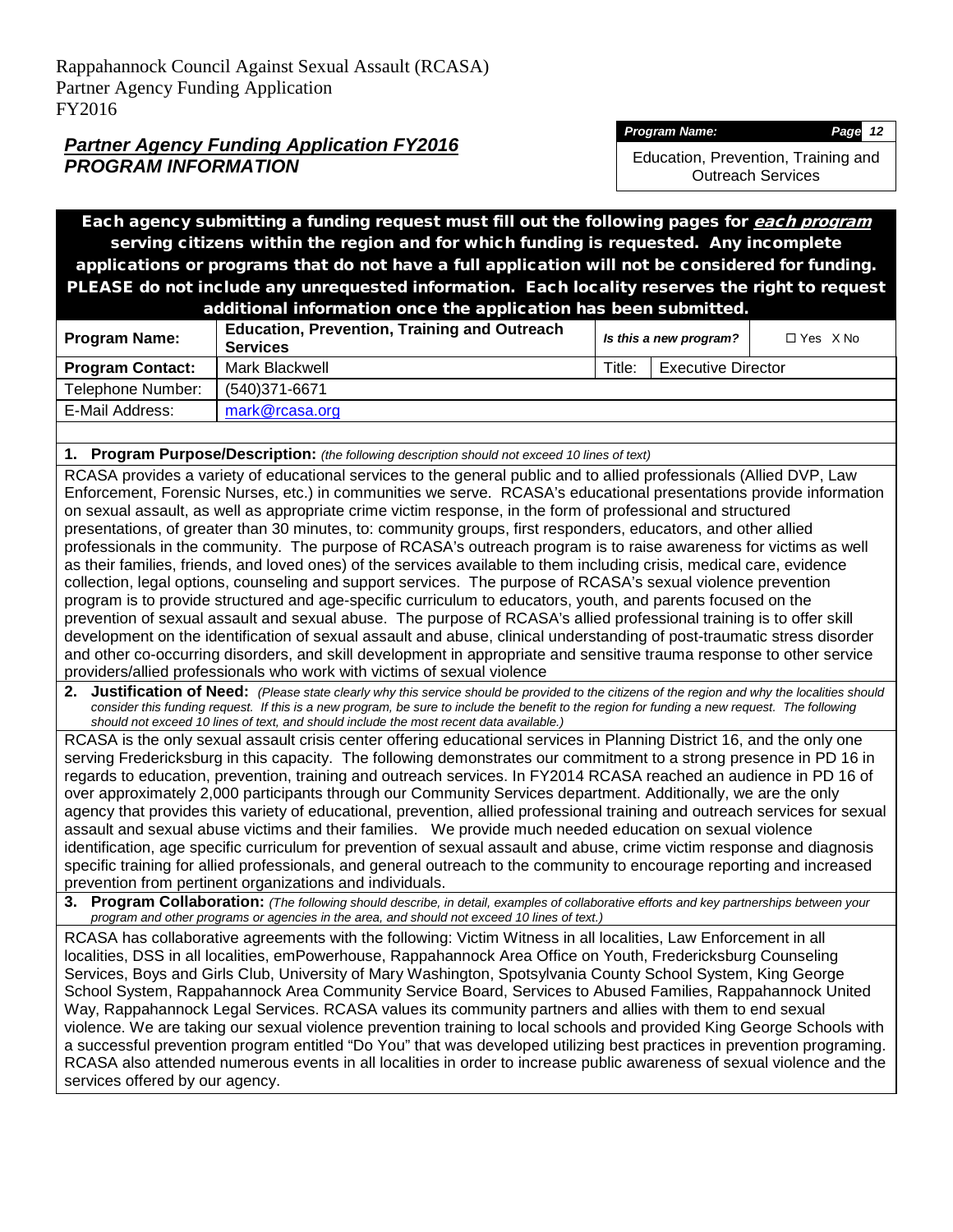#### *Program Name: Page 13*

Education, Prevention, Training and Outreach Services

**4. Program Audience and Service Delivery:** *(The following should describe the program's intended audience or client base and how those clients are served. This should include the location of the service and what geographic areas are served or targeted for service. If your program has specific entry or application criteria, please describe it below. Please do not exceed 10 lines of text.)*

RCASA provides all people experienced sexual violence, their families, and loved ones, with services, regardless of their ability to pay **free of charge.**

RCASA serves Planning District 16 which includes Stafford County, Caroline County, King George County, Spotsylvania County, and the City of Fredericksburg. RCASA also provides 24-hour phone support to all callers to the hotline and provides emergency hospital accompaniment to all victims transported to the Mary Washington or Stafford Hospital Emergency Department.

Our office is located in Fredericksburg. Our hotline service is provided 24-hours a day, 7 days a week. We provide our emergency accompaniment service on-site at Mary Washington and Stafford Hospital Emergency Department as requested 24-hours a day, 7 days a week. Follow-up services are offered during business hours (9am – 5pm) Monday – Friday. Some services are available in Spanish.

**5. Client Fees:** *(Please describe the fees clients must pay for the services provided in this program, and how those fees are determined.)*

#### **RCASA provides all services free of charge**

**6. Budget Information:** *(Please complete the following chart with the financial information for this program. In each area include the dollars specifically allocated/requested for this program.)*

|                                       | FY2014 Actual | <b>FY2015 Budgeted</b> | <b>FY2016 Projected</b> |
|---------------------------------------|---------------|------------------------|-------------------------|
| Caroline                              | 0             | 130                    | 195                     |
| Fredericksburg                        | 623           | 623                    | 650                     |
| <b>King George</b>                    | 0             | 65                     | 195                     |
| Spotsylvania                          | 2,483         | 2,730                  | 2,860                   |
| <b>Stafford</b>                       | 2,210         | 1,954                  | 2,340                   |
| <b>United Way</b>                     | 4,550         | 0                      | 5,200                   |
| <b>Grants</b>                         | 30,940        | 30,940                 | 30,940                  |
| <b>Client Fees</b>                    | 0             | 0                      | $\Omega$                |
| <b>Fundraising</b>                    | 650           | 650                    | 1,300                   |
| Other                                 | 0             | 0                      | $\Omega$                |
| <b>Total Program Budget for PD 16</b> | 41,456        | 37,092                 | 43,680                  |

**Please indicate, in detail, reasons for increases or decreases in the amounts requested for FY2016. Include whether these changes come from increases in personnel, benefits, or operating expenses. If an increase is being requested, please describe the impact not receiving an increase would have on the program. In particular, please describe in detail if any increase is sought for new positions or personnel.**

The increases requested are based on our need to hire two new, full-time positions (a Volunteer Coordinator to assist us in utilizing volunteer resources in our community; and a Prevention Educator dedicated solely to promoting Sexual Violence prevention best practices in our community), the growing number of victims of sexual violence needing our services, offsetting the loss of fundraising efforts, and the loss or reduction of other grants.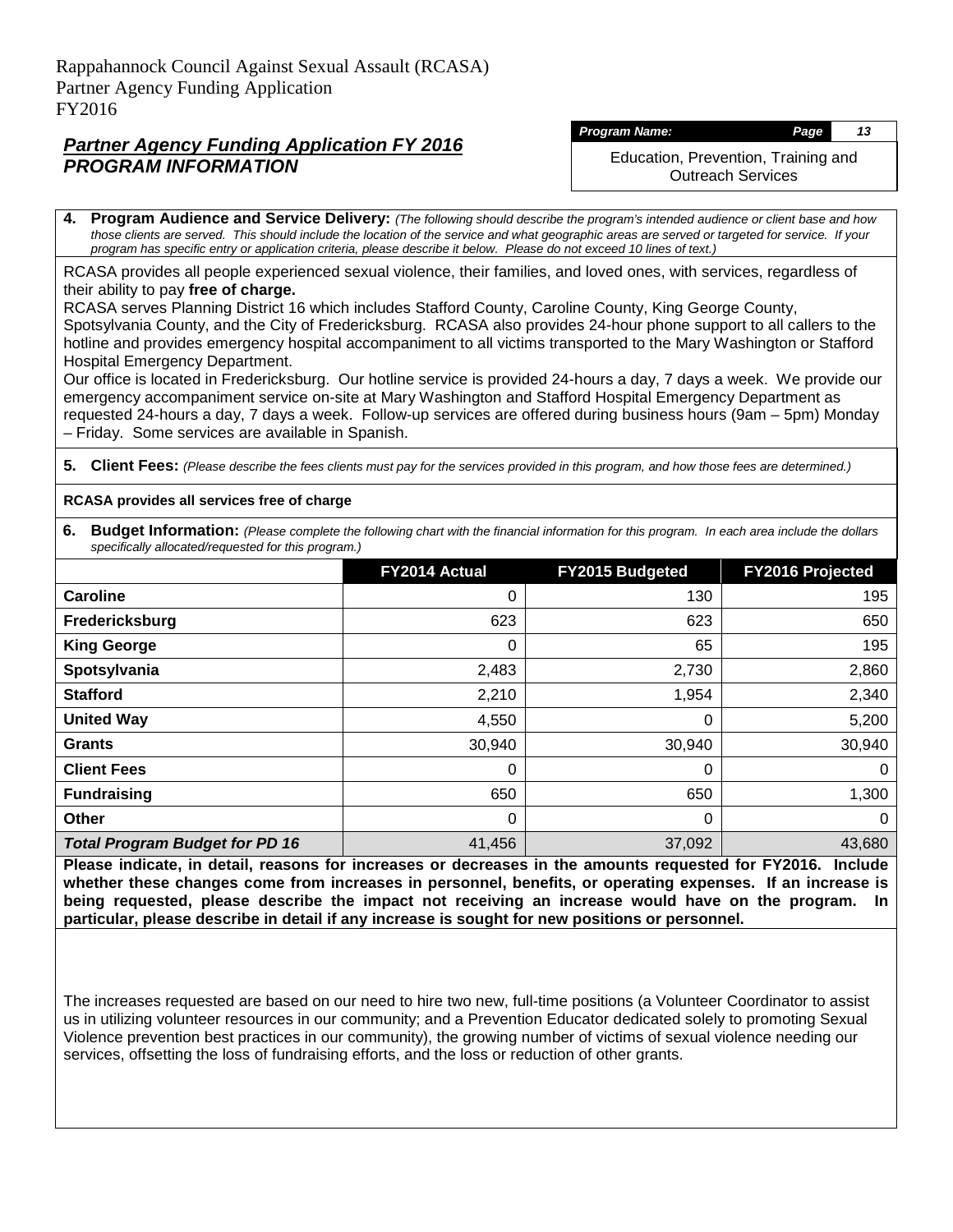*Program Name: Page 20*

Education, Prevention, Training and Outreach Services

**7. Goals, Objectives, & Evaluation:** *(Please provide the following information regarding the goals and objectives for your program.*  Space has been provided for two goals, with two objectives per goal. If your agency is funded by the United Way, please include a copy of your *Logic Model for this program as a supplemental attachment. Individual descriptions should not exceed 5 lines of text.)* **Program Goal 1: Outreach and Education** To provide/participate in a minimum of 15 public awareness events and 5 general presentations, in Planning District 16 to raise awareness of sexual violence. To provide outreach, and support, to victims who have not yet disclosed, to educate the community on response to victims of sexual violence, and on the availability of RCASA services, as well as the services provided by allied community agencies.. **Objectives: 1a.** For attendees at public awareness events to report an increased awareness of services available for victims of sexual violence. **1b.** For attendees of educational presentations to report increased knowledge of sexual assault & sexual abuse indicators and increased knowledge of the services provided by RCASA and allied community agencies. **Program Goal 2: Allied Professional Training and Prevention Curriculum** To provide a minimum of 12 trainings annually to allied professionals, in Planning District 16, serving 100 attendees or more on the subject of appropriate response to victims of sexually violent crimes, prevention of sexual violence, and appropriate response to co-occurring mental health and substance issues to crime victims. To provide a minimum of 15 prevention trainings, in Planning District 16, to adolescents on the subject of violence prevention, bullying, healthy relationships, and risk reduction of sexual abuse and sexual assault. **Objectives: 2a.** For 100% of training participants to report an increased knowledge of the dynamics of sexual assault, increased knowledge of strategies to reduce or prevent sexual assault/abuse, and increased awareness of appropriate response to victims of sexual violence. 2b. Increase to 100% collaboration with community partners on the provision of multiple, wrap-around services for victims of sexual violence. **Program Goal 3:** Increase RCASA public service announcements and advertisements as vehicles for public awareness that will reach all community residents in PD 16. **Objectives 3a.** Increase the number of RCASA radio public service announcements/advertisements in PD 16. **3b.** Increase the quantity of print materials on RCASA services and sexual violence awareness distributed through PD 16. **3c.** Develop sexual violence video introduction about RCASA and its services and make available to community local television programming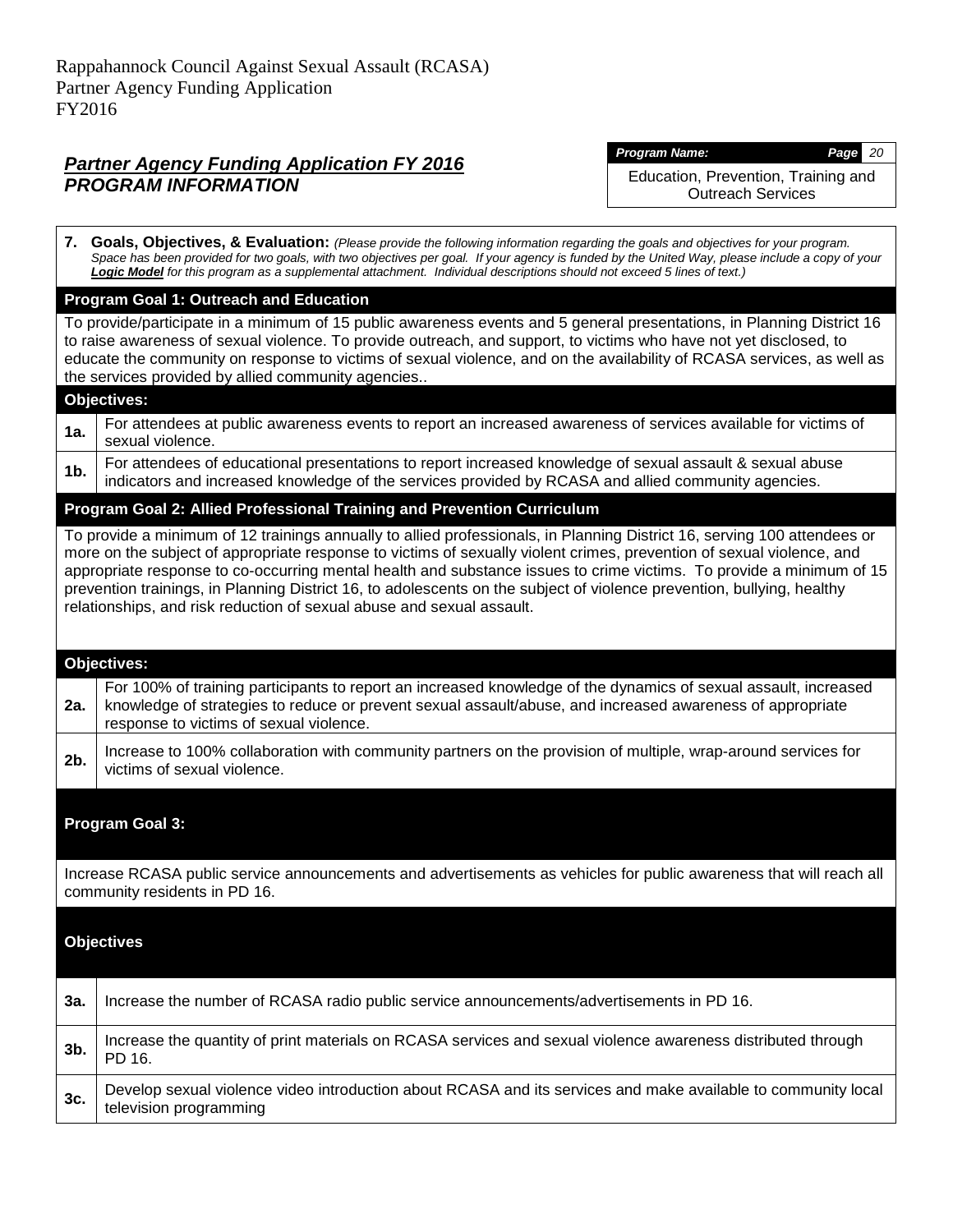## *Partner Agency Funding Application FY 2016 PROGRAM INFORMATION*

*Program Name: Page 21* Education, Prevention, Training and Outreach Services

#### **Evaluation Method:** *(Please describe the method used to measure the above goals/objectives. Please do not exceed 10 lines of text.)*

RCASA uses presentation formats, media, printed and community organizational visits to inform the communities serviced by RCASA. We collet attendance rosters, monitor printed material distributed, and receive feedback surveys for each engagement. These surveys represent the community voice of how RCASA can best meet the needs of the communities we serve.

#### **8. Outcome Data:** *(Please give the most recent outcome data for the objectives above. Indicate below what time period the data covers.)*

**Data Collection Period:** | Data Captured 1 July 2013 through 30 June 2014

#### **Objective 1a.**

RCASA conducted 25 public awareness events in PD 16. Attendees at public awareness events reported an increased awareness of services available for victims of sexual violence.

#### **Objective 1b.**

RCASA conducted 24 educational presentations in PD 16. Attendees of educational presentations reported increased knowledge of sexual assault & sexual abuse indicators and increased knowledge of the services provided by RCASA and allied community agencies.

#### **Objective 2a.**

RCASA conducted 15 Allied Professional trainings in FY14. 100% of RCASA training participants reported an increased knowledge of the dynamics of sexual assault, increased knowledge of strategies to reduce or prevent sexual assault/abuse, and increased awareness of appropriate response to victims of sexual violence.

#### **Objective 2b.**

RCASA increased to 100% its collaboration with community partners on the provision of multiple, wrap-around services for victims of sexual violence.

#### **Objective 3a.**

RCASA conducted 1 radio announcement one radio public service announcement/advertisement.

#### **Objective 3b.**

RCASA increased distribution of print material on RCASA services and sexual violence awareness.

#### **Objective 3c.**

No output data available as this is a new objective for RCASA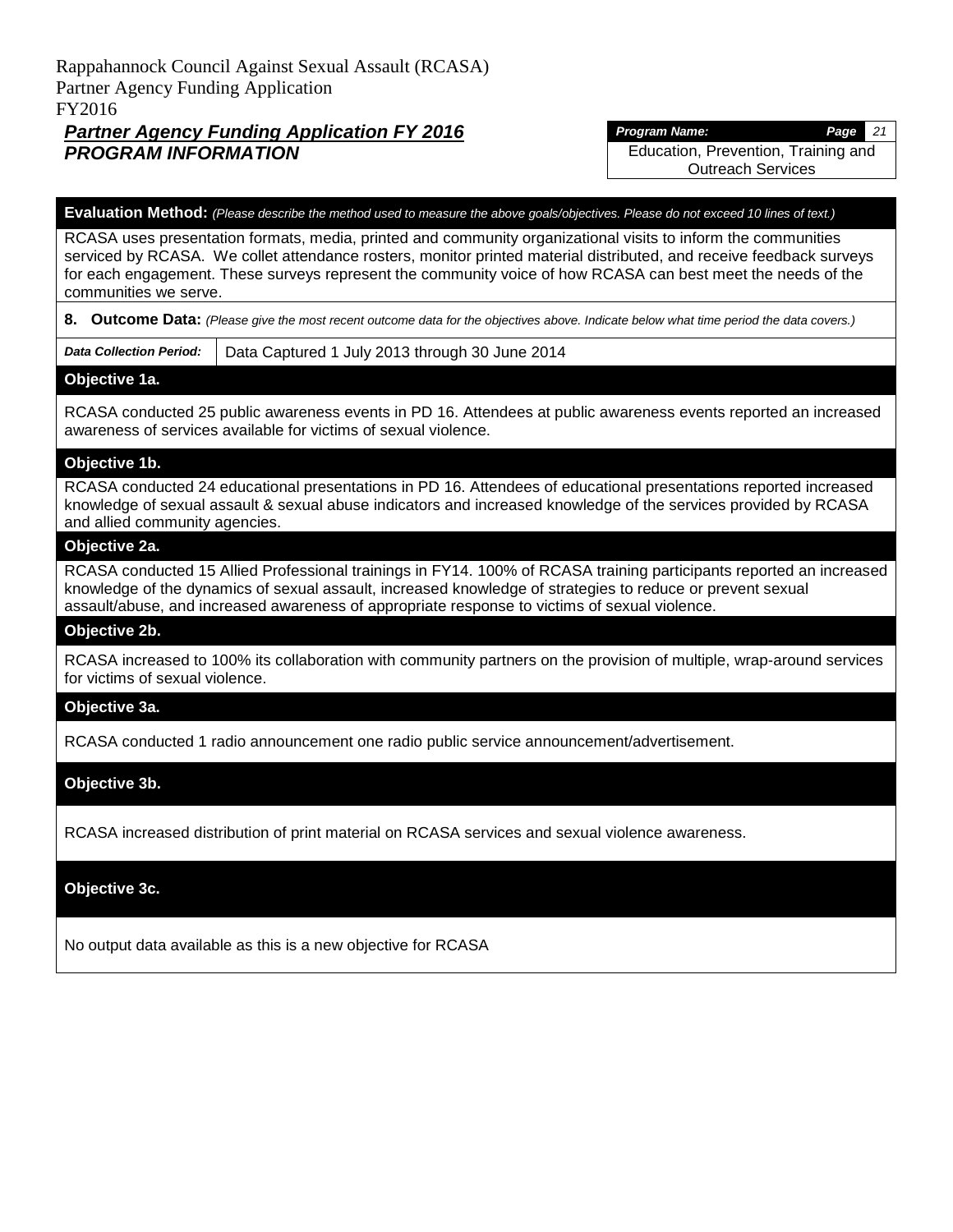#### *Program Name: Page 22*

Education, Prevention, Training and Outreach Services

**9. Program Goal Updates:** *(Please provide a brief description of the current status of your program goal(s), given your outcome data. For example, if reported data was well below the stated outcome measure, please indicate why you feel that is the case. Also, include how your outcome data will influence or modify the program for the upcoming fiscal year. These descriptions should not exceed 20 lines of text.)*

#### **Program Goal 1:**

RCASA's education and outreach services are instrumental to provide information, programs and training to the residents of and community partner agencies serving Fredericksburg. Educational presentations are generally  $1 - 2$ hours in length with literature on general agency information and general sexual assault information of 30 – 100 people per presentation. Trained staff (with volunteer support) are utilized for educational presentations. Public awareness events average 4-7 hours per event requiring a variety of general agency information and general sexual assault information of approximately 200 -500 materials per event. Trained volunteers are utilized for public awareness events when necessary to keep costs down. Outreach and educational presentations to Spanish speaking communities require increased staff and volunteers who are bi-lingual and bi-cultural, as well as print information in Spanish. Educational presentations and public awareness events provide an opportunity for victims of sexual violence, who have not yet disclosed, to speak to RCASA staff and volunteers and request information on how to receive services. It is vital for RCASA to keep up with the growth in requests in the form of increased educational services to schools, churches and community agencies. This requires planning for increased educational services, increased staff who are bi-lingual, increased bi-lingual volunteer recruitment, more print materials, and the development of print materials in Spanish for FY 2016. Overall program costs are expected to rise to accommodate the needs of a growing population within PD 16 the resulting increased staffing requirements and increased material needs in both English and Spanish.

#### **Program Goal 2:**

RCASA's allied professional training and prevention programs provide instrumental training to community partner agencies and other first responders serving Fredericksburg. Professional training curricula are typically 4 – 8 hours in length over 1 – 2 days with literature needs of general agency information, general sexual assault information, and specialized treatment or response information of 30 - 160 per course. In order to provide these trainings, individuals must have an undergraduate degree, graduate training and/or post graduate training, with regular continuing education. Prevention Courses average 2 - 7 hours per session requiring general agency information, general sexual assault information, and specialized training information of 20 – 60 people per course. These courses require specially trained staff to provide high-quality services. Allied professional trainings to Spanish-speaking communities require staff and volunteers who are bi-lingual and bi-cultural, as well as print information in Spanish. Specialized trainings to allied professionals and first responders are designed to provide improved community response to victims of sexually violent crimes. It is important to regularly maintain these connections so all parties involved can be better prepared to combat sexual assault. Increases in population have resulted in a higher demand for services and a greater need for more professionals to provide allied services, an increased need for police response, and law enforcement personnel. Due to the increased requests for allied professional training on post-traumatic stress disorder, co-occurring disorders, and appropriate response to victims of all ages and backgrounds, RCASA is seeking to offer more programs and trainings in FY 2015 in order to achieve its goal of improving overall community response and service to victims of crime. This requires planning for increased educational services, increased staff who are highly trained and bi-lingual, more print materials, and the development of print materials in Spanish for FY 2015. Overall program costs are expected to grow to accommodate the larger population needs, the resulting increased staffing requirements, training needs and increased material needs in both English and Spanish.

Program Goal 3: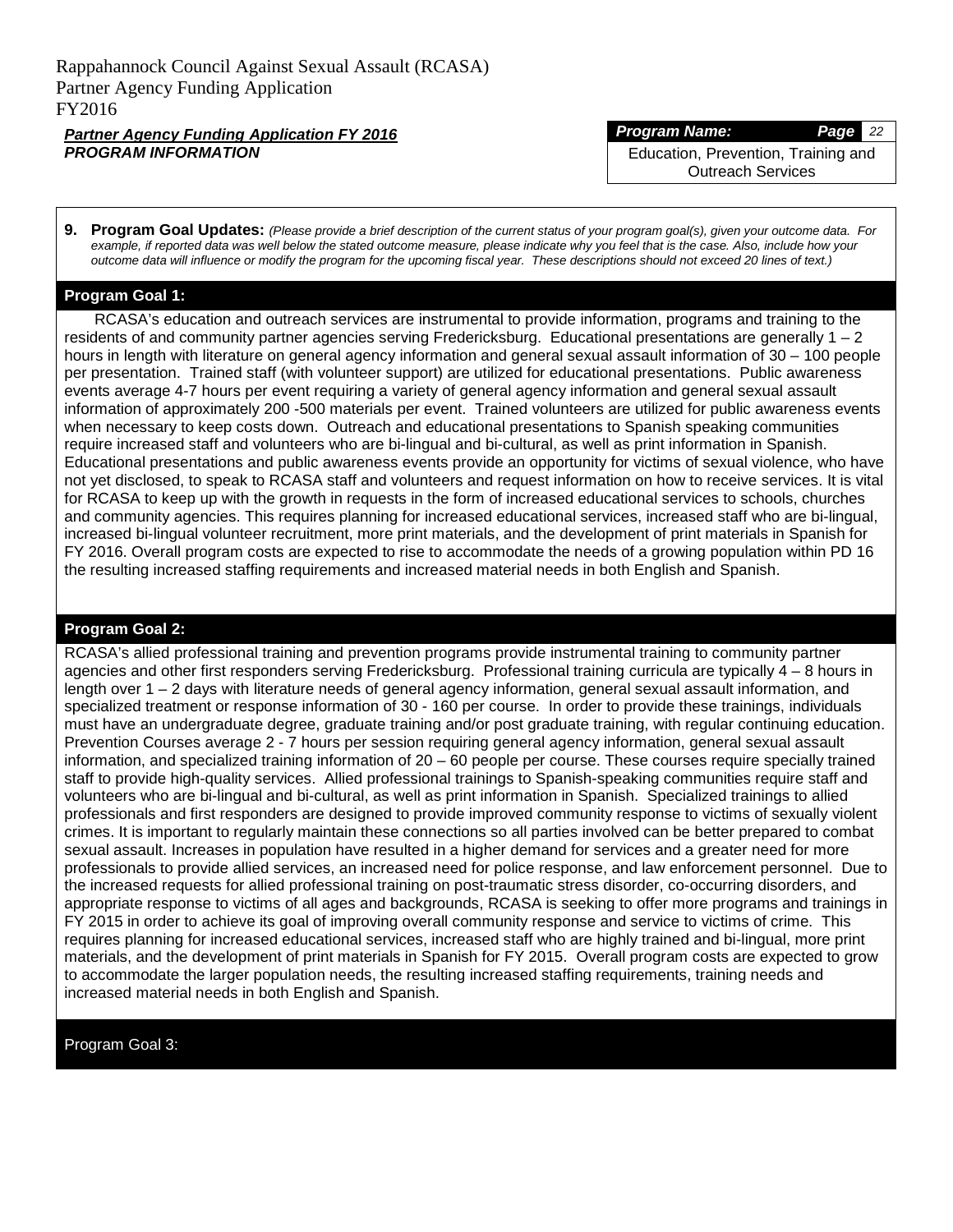One area in which RCASA can improve upon is the use of media and print campaigns. The value and use of print media cannot be overlooked, especially today with the popularity of social media and Internet awareness campaigns. These online campaigns are important, however, the use of print media has greater impact because of the tangible benefits of having the material in one's hands. Printed materials have the ability to enhance the reach of media due to their physical nature that can be carried around and serves as a refined and uncluttered source of information. Public Service Announcements (PSA) are also an important tool for violence prevention. Utilizing two senses, visual and auditory, PSA's can ensnare and involve viewers by appealing to their emotions and serve as effective tools for information memorization. RCASA will engage and interact with the community via PSA's and print materials to raise awareness and provide information to communities in PD16. These campaigns will target youth and adults by promoting RCASA's services and using prevention programming.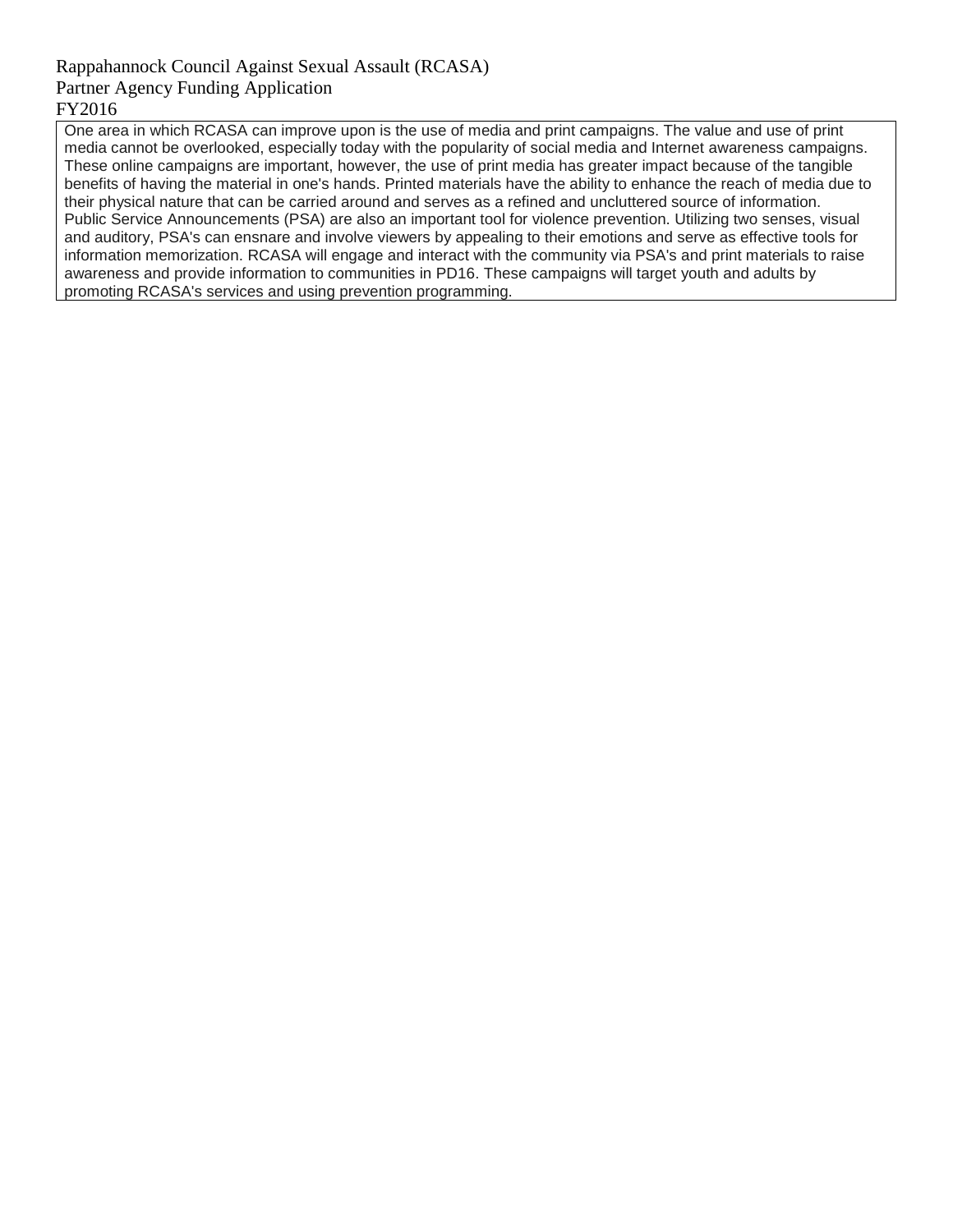*Program Name: Page 23*

Education, Prevention, Training and Outreach Services

**10. Community Impact:** *(Please provide at least two examples of how your services have impacted members of our community. This description should not exceed 20 lines of text.)*

RCASA staff, working with community members and organizations, reached over 1500 individuals via outreach events in FY14. RCASA staff implemented primary prevention programming to youth at area Middle and High schools focusing on healthy relationships, anti-bullying and anti-violence. These programs were successful in changing attitudes and behaviors of youth in the community. This programming is ongoing and will be expanding in 2015. Utilizing community allies, RCASA will expand its programming by targeting youth from a wide age range, from Middle School to College aged, as well as adults. By focusing on such a wide range of age groups, RCASA can address violence to meet all periods of occurrence, before, immediately following, and long after.

The impacts of sexual assault cannot be understated. Lost wages from missed work, drug/alcohol abuse, and depression can all result from sexual assault, and all represent deep struggles for communities. Victims represent a largely underserved community. RCASA has met the needs of victims, and continues to expand our programming and services. RCASA's outreach programs have contributed to the increase in victim awareness of RCASA's available services. This is demonstrated in our FY14 data. Through our community outreach, RCASA is informs communities about our services as well as works to hopefully prevent their need in the future.

**11. Collaborative Impact:** (Please describe how the community would be impacted if your agency were dissolved or merged with another partner agency. This description should not exceed 20 lines of text.)

RCASA operates as the sole agency in PD 16 that provides services for both adult and child victims of sexual violence. Should RCASA's services be dissolved, victims would be without services that have been proven to benefit them. Allied partners would be unable to adequately meet victim needs due to the specialized needs of victims of sexual assault. Without RCASA's services, victims would be less likely to report or seek medical assistance for their injuries. Without RCASA's services, victims reporting to the emergency room would be without advocacy and accompaniment vital to their healing. Without RCASA's services, victims would be without guidance through the difficult journey of prosecution, and would be less likely to pursue it. Without RCASA's services, victims would be less likely to heal and return to a normal and happy life.

RCASA's presence in the community as the sole provider of sexual assault victim services represents a necessary separation from other community allies. By having a sole focus, RCASA is better able to address the needs of victims specific to sexual assault. Were RCASA to merge with another agency, victims would struggle to find the highly specific services to meet needed by those who have suffered sexual violence. Agencies would be flooded with individuals seeking services that are no longer offered.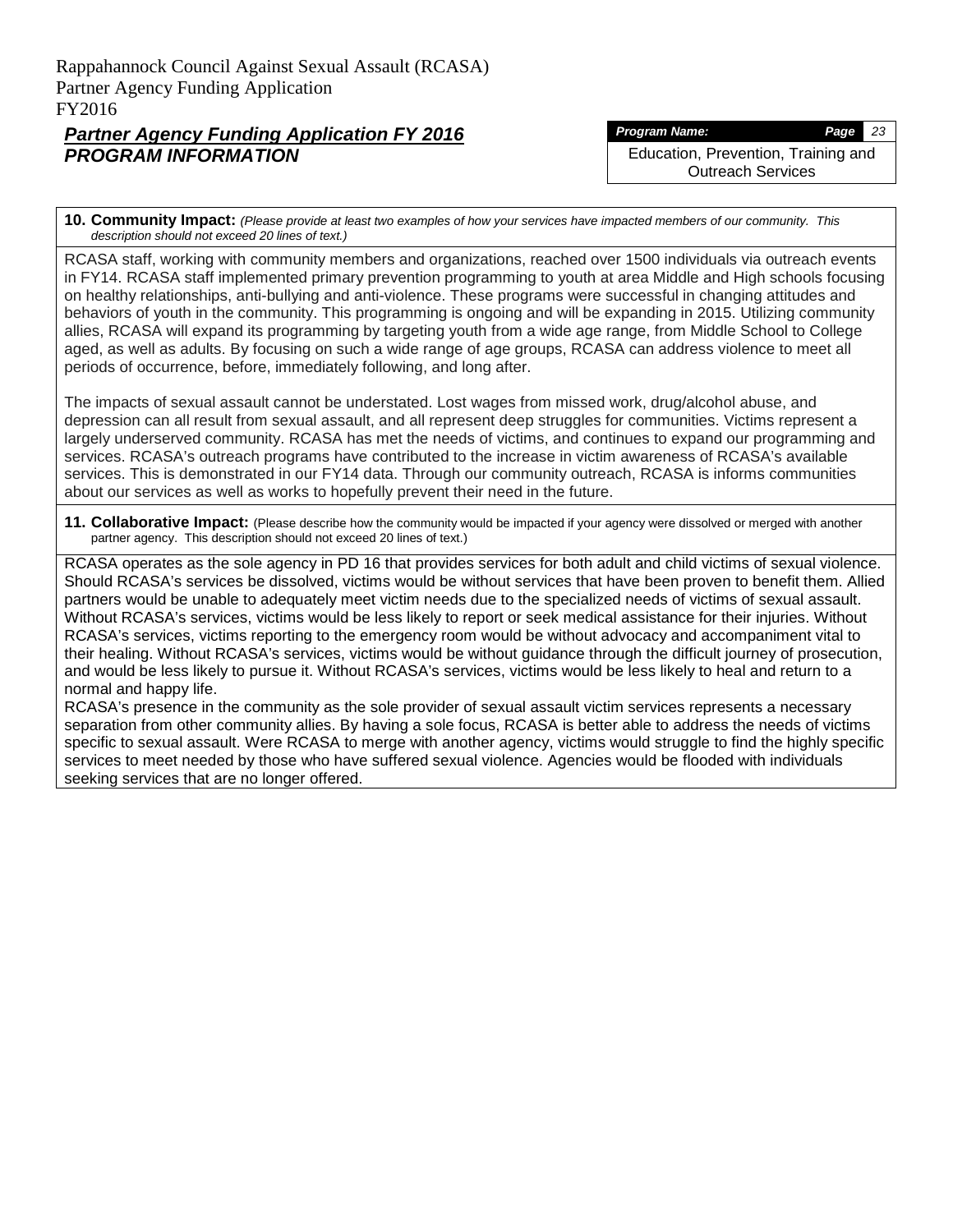## *Partner Agency Funding Application FY 2016 SERVICE DATA*

**Total** 8 26 48 90 174 252 207 22

**Program Service Data:** *Service Period:* **1 July 2013 to 30 June 2014 Locality Served Total Served Gender Race FY2014 FY2016\* Male Female Caucasian African American Asian Hispanic American Indian Other Fredericksburg** | 268 | 319 | 32 | 236 | 158 | 72 | 2 | 29 | 2 | 5 **Caroline** | 29 35 3 26 26 18 8 0 1 1 0 2 **King George | 37 | 45 | 4 | 33 | 27 | 6 | 0 | 2 | 0 | 2 Spotsylvania** | 147 | 177 | 18 | 129 | 104 | 25 | 1 | 12 | 0 | 5 **Stafford** | 137 | 165 | 17 | 120 | 95 | 24 | 1 | 14 | 0 | 3 **Other | 2**09 | 251 | 25 | 184 | 130 | 56 | 0 | 5 | 0 | 18 **Total | 8**27 | 992 | 99 | 728 | 532 | 191 | 4 | 63 | 2 | 35 *\*Please include the projected number to be served in each locality for the upcoming fiscal year.* **Locality Served Age Groups Income Levels 0-4 5-10 11-13 14-18 19-25 26-40 41-60 60 + Under \$10,000 \$10,000 - \$19,000 \$20,000 - \$39,000 \$40,000 - \$59,000 Over \$60,000 Fredericksburg** | 3 | 10 | 16 | 26 | 58 | 80 | 67 | 8 RCASA does not collect income levels, because income is not a consideration for services or support. **Caroline** | 1 | 1 | 2 | 3 | 6 | 8 | 7 | 1 **King George** 0 1 1 3 9 13 9 1 **Spotsylvania** | 1 3 5 20 30 50 36 2 **Stafford** 1 3 10 13 29 41 36 4 **Other** 2 8 14 25 42 60 52 6

*Program Name: Page 24*

**RCASA Services**

**Please describe below your data collection methodology and tracking measures. Indicate systems or processes that are used and responsible parties. Please also describe how your projections are determined for the upcoming year. If any of the above information is not available, please indicate why:**

RCASA uses the VADATA system, developed by the Virginia Sexual and Domestic Action Alliance, to track data for all programs at RCASA. The Virginia Sexual and Domestic Violence Data Collection System is a project developed to enhance and improve the collection of statewide data from all victims who use the services of local domestic violence programs and sexual assault centers.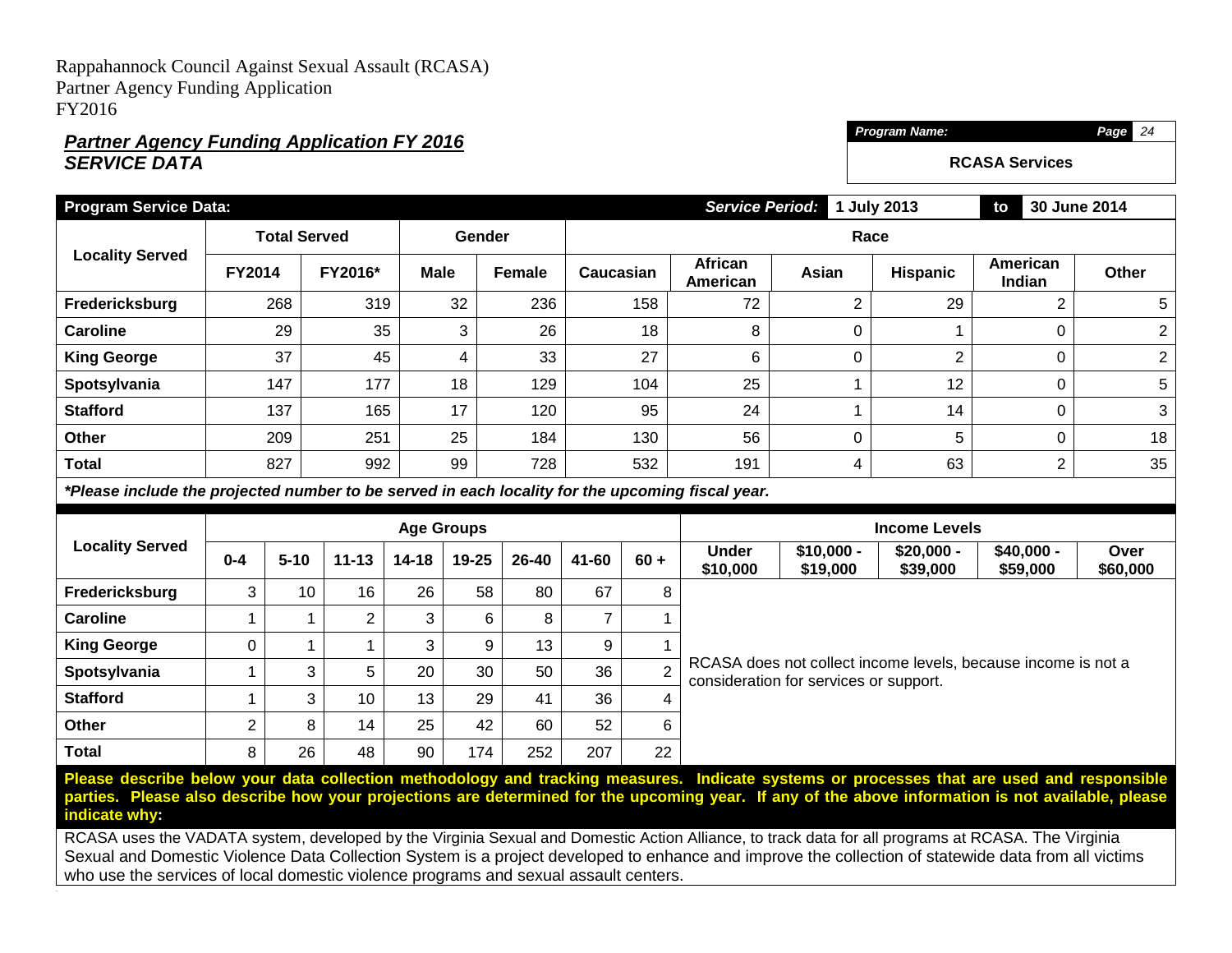# *Logic Model*

| Program Name: | Comprehensive Intervention Services                        |                      |                    |                |
|---------------|------------------------------------------------------------|----------------------|--------------------|----------------|
|               | <b>Agency: Rappahannock Council Against Sexual Assault</b> | <b>Contact Name:</b> |                    | Mark Blackwell |
| Phone:        | 540-371-5581                                               | Email:               | director@rcasa.org |                |

*Target population served by program: All ages, genders, ethnic groups. Services in English and Spanish*

*Specific need that is addressed by program: To address the counseling needs of crime victims. 80% of crime victims develop Post Traumatic Stress disorder, other anxiety disorders, depressive disorders, and other disorders. Appropriate counseling intervention within 30 days reduces the percentage of clients that go on to develop chronic Post Traumatic Stress Disorder and other mental health disorders. The availability of longer-term counseling immediately following the crisis helps reduce the recidivism of symptoms that develop. The purpose of crisis and supportive counseling is to provide services for individuals, families and groups in order to lessen the impact of trauma related to sexually violent crimes and reduce the incidence of post-traumatic stress disorder and other disorders recurring as a result of the trauma.* 

| Inputs (\$'s, staff, volunteers,<br>materials & other resources | <b>Activities</b> (What the<br>program does with the inputs                                                                                                                                                                                                                                                                                                                                                                                                                          | <b>Outputs</b> (the direct<br>products of program                                                                                                                                                                                                                                                                                         | Projected Outcomes (Effects on knowledge, attitudes, skills, behavior, condition, or status<br>during or after the program or project)                                                                                                         |                                                                                                                                                                                                                                                                                                                                                                                                             |                                                                                                                                                                                                                                                                                 |  |
|-----------------------------------------------------------------|--------------------------------------------------------------------------------------------------------------------------------------------------------------------------------------------------------------------------------------------------------------------------------------------------------------------------------------------------------------------------------------------------------------------------------------------------------------------------------------|-------------------------------------------------------------------------------------------------------------------------------------------------------------------------------------------------------------------------------------------------------------------------------------------------------------------------------------------|------------------------------------------------------------------------------------------------------------------------------------------------------------------------------------------------------------------------------------------------|-------------------------------------------------------------------------------------------------------------------------------------------------------------------------------------------------------------------------------------------------------------------------------------------------------------------------------------------------------------------------------------------------------------|---------------------------------------------------------------------------------------------------------------------------------------------------------------------------------------------------------------------------------------------------------------------------------|--|
| required)                                                       | to achieve its outcomes)                                                                                                                                                                                                                                                                                                                                                                                                                                                             | activities)                                                                                                                                                                                                                                                                                                                               | <b>Short term Outcomes</b>                                                                                                                                                                                                                     | <b>Intermediate Outcomes</b>                                                                                                                                                                                                                                                                                                                                                                                | <b>Long Term Outcomes</b>                                                                                                                                                                                                                                                       |  |
| Staff, volunteers, interns<br>Telephone system                  | Respond to hotline calls<br>24 hours a day, 7 days a<br>week.<br>Assess safety and offer<br>safety plan and support.<br>Offer crisis intervention.<br>Respond to emergency<br>medical accompaniment<br>requests 24-hours a day, 7<br>days a week.<br>Provide clothing &<br>bathing supplies for each<br>victim.<br>Provide sexual assault<br>information and<br>education.<br>Provide referrals to assist<br>with needs.<br>Contact victim by phone,<br>email, mail, fact-to-face or | <b>Units of Service</b><br>Volume of calls<br>responded to<br>Volume of calls by<br>reason for call<br>Volume of referrals<br>made<br>Types of referrals<br>Date & Time of call<br>Length of call<br>Volume of individuals<br>served<br>Volume of contacts per<br>victim<br>Caller demographic<br>data<br>Perpetrator<br>demographic data | <b>Short-term: Caller is</b><br>$\cdots$<br>aware of<br>options and<br>available<br>resources.<br>able to make<br>and is able to<br>verbalize a<br>plan.<br>$\mathcal{F}$<br>able to consider<br>choices and<br>make an<br>informed<br>choice. | <b>Intermediate: Victims will</b><br>receive<br>emergency medical<br>accompaniment<br>throughout the<br>exam if requested.<br>clothing & bathing<br>supplies.<br>information on<br>$\mathcal{F}$<br>sexual assault.<br>criminal injuries<br>compensation<br>funds, resources<br>for services.<br>follow-up calls to<br>4.<br>assess for<br>additional service<br>needs<br>additional<br>5.<br>companionship | Long Term: RCASA<br>will<br>increase its<br>community<br>awareness to<br>60%<br>2.<br>maintain its<br>collaboration<br>with Forensic<br>Nurse Examiner<br>Programs,<br>emergency<br>rooms, and child<br>advocacy centers<br>to provide wrap-<br>around services<br>for victims. |  |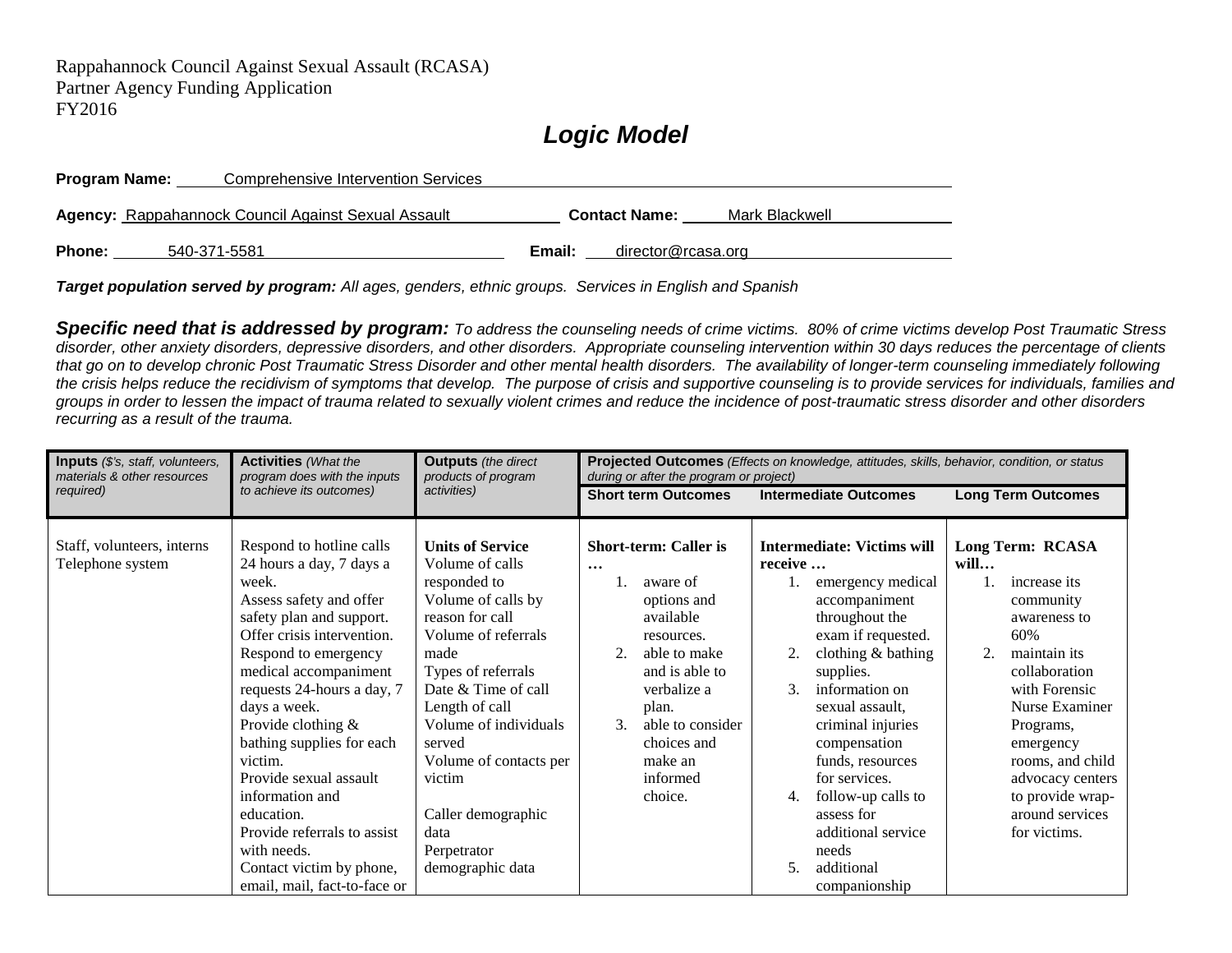|                                                                                                                                                                                                                                                                                                                                                                       | other means after initial<br>receipt of services.<br>Assess ongoing needs of<br>survivor.<br>Provide information<br>regarding additional<br>internal & external<br>services available.<br>Provide additional<br>accompaniment services<br>to medical or court<br>appointments as<br>requested.<br>Provide legal advocacy.                                                                                              |                                                                                                                                                                                              |                                                                                                                                                                                                                                                                                                      | services for<br>medical care &<br>court appointments<br>as requested.<br>6.<br>comprehensive<br>case management<br>services<br>throughout the<br>prosecution of their<br>case                                                                                                                                                                                                                                                                                         |                                                                                                                                                                                                                                                                                                                                                                                                                                |
|-----------------------------------------------------------------------------------------------------------------------------------------------------------------------------------------------------------------------------------------------------------------------------------------------------------------------------------------------------------------------|------------------------------------------------------------------------------------------------------------------------------------------------------------------------------------------------------------------------------------------------------------------------------------------------------------------------------------------------------------------------------------------------------------------------|----------------------------------------------------------------------------------------------------------------------------------------------------------------------------------------------|------------------------------------------------------------------------------------------------------------------------------------------------------------------------------------------------------------------------------------------------------------------------------------------------------|-----------------------------------------------------------------------------------------------------------------------------------------------------------------------------------------------------------------------------------------------------------------------------------------------------------------------------------------------------------------------------------------------------------------------------------------------------------------------|--------------------------------------------------------------------------------------------------------------------------------------------------------------------------------------------------------------------------------------------------------------------------------------------------------------------------------------------------------------------------------------------------------------------------------|
| Qualified and trained<br>mental health counselors<br>and counselors with<br>trauma certification<br>Intake and case<br>management staff<br>Program support staff<br>Confidential meeting<br>space the meets HIPAA<br>requirements<br>case management<br>software for notes and<br>data tracking<br>24 hour telephone support<br>24 hour licensed therapist<br>support | Facilitate crisis and short-<br>term counseling sessions<br>for survivors, their<br>partners and families.<br>Facilitate family psycho-<br>educational sessions for<br>families seeking support.<br>Facilitate ongoing<br>therapeutic support<br>counseling groups for<br>survivors that are age and<br>gender appropriate.<br>Assess candidacy for<br>inclusion into longer-term<br>specialty counseling<br>services. | Volume of sessions by<br>type<br>Volume of individual<br>served<br>Volume of session<br>hours<br>Volume of referral to<br>longer-term therapy<br>services<br>Participant<br>demographic data | Survivors, partners,<br>families will increase<br>awareness of services<br>available<br>Survivors, partners and<br>families will increase<br>comfort level to<br>participate in counseling<br>sessions<br>Survivors, partners, and<br>families will increase<br>attendance in counseling<br>services | Survivors, partners, and<br>families will gain positive<br>coping skills an identify<br>personal strengths<br>Survivors, partners, and<br>families will report<br>decreased feelings of shame<br>and responsibility<br>Survivors, partners, and<br>families will gain<br>understanding of the healing<br>process and the effects of<br>sexual violence<br>Survivors, partners, and<br>families will have access to<br>counseling for the length of<br>treatment needs | RCASA will report<br>improved process for<br>victims seeking<br>counseling to access and<br>navigate the counseling<br>program from crisis to<br>resolution of services.<br>RCASA will report<br>improved collaboration<br>with allied partner<br>agencies whom also<br>provide services to crime<br>victims such as disability<br>services, community<br>services boards, youth<br>support services, and<br>medical services. |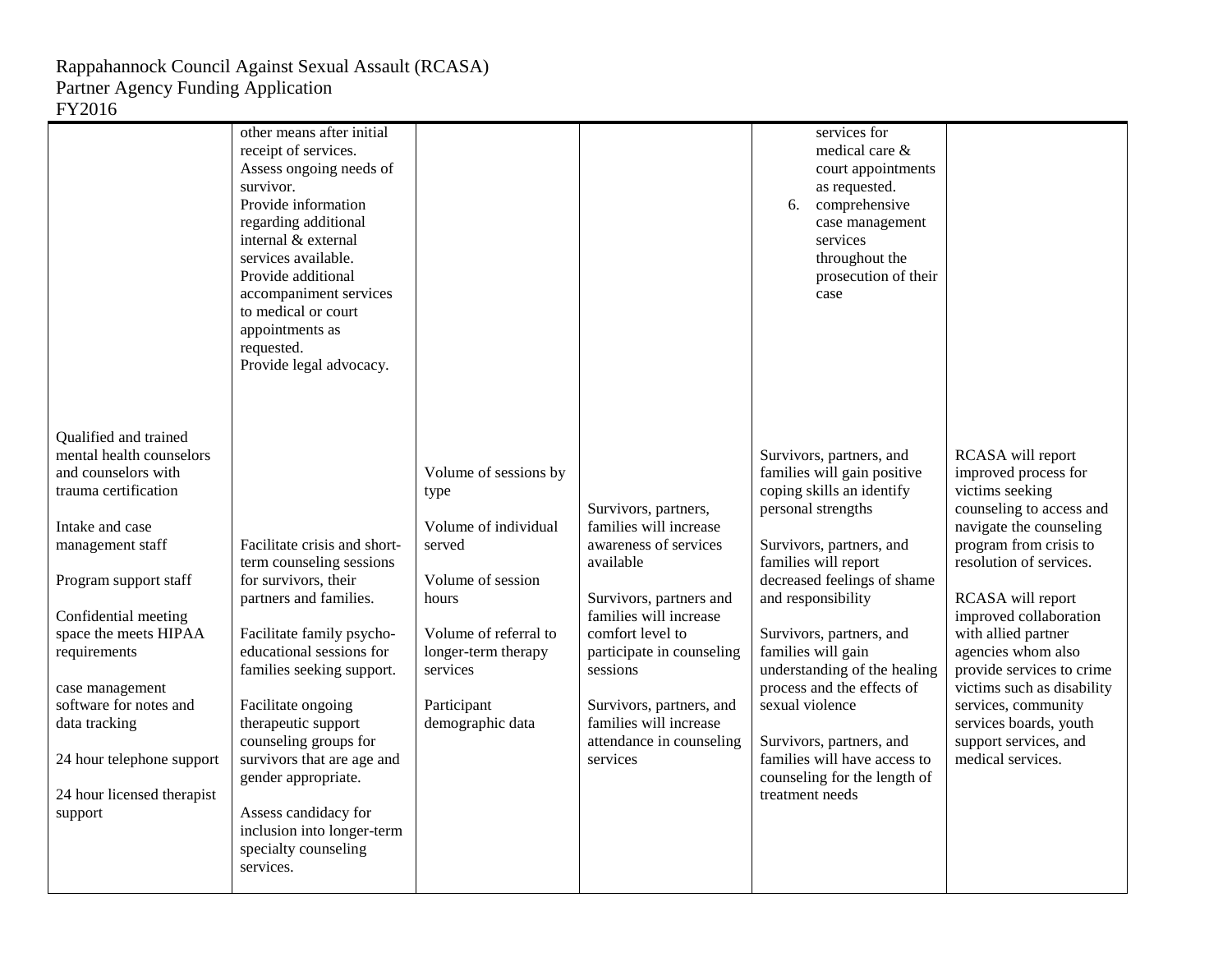| Provide longer-term<br>counseling for victims<br>with co-occurring mental<br>health and substance |  |  |
|---------------------------------------------------------------------------------------------------|--|--|
| abuse disorders.<br>Provide specialized<br>trauma treatment                                       |  |  |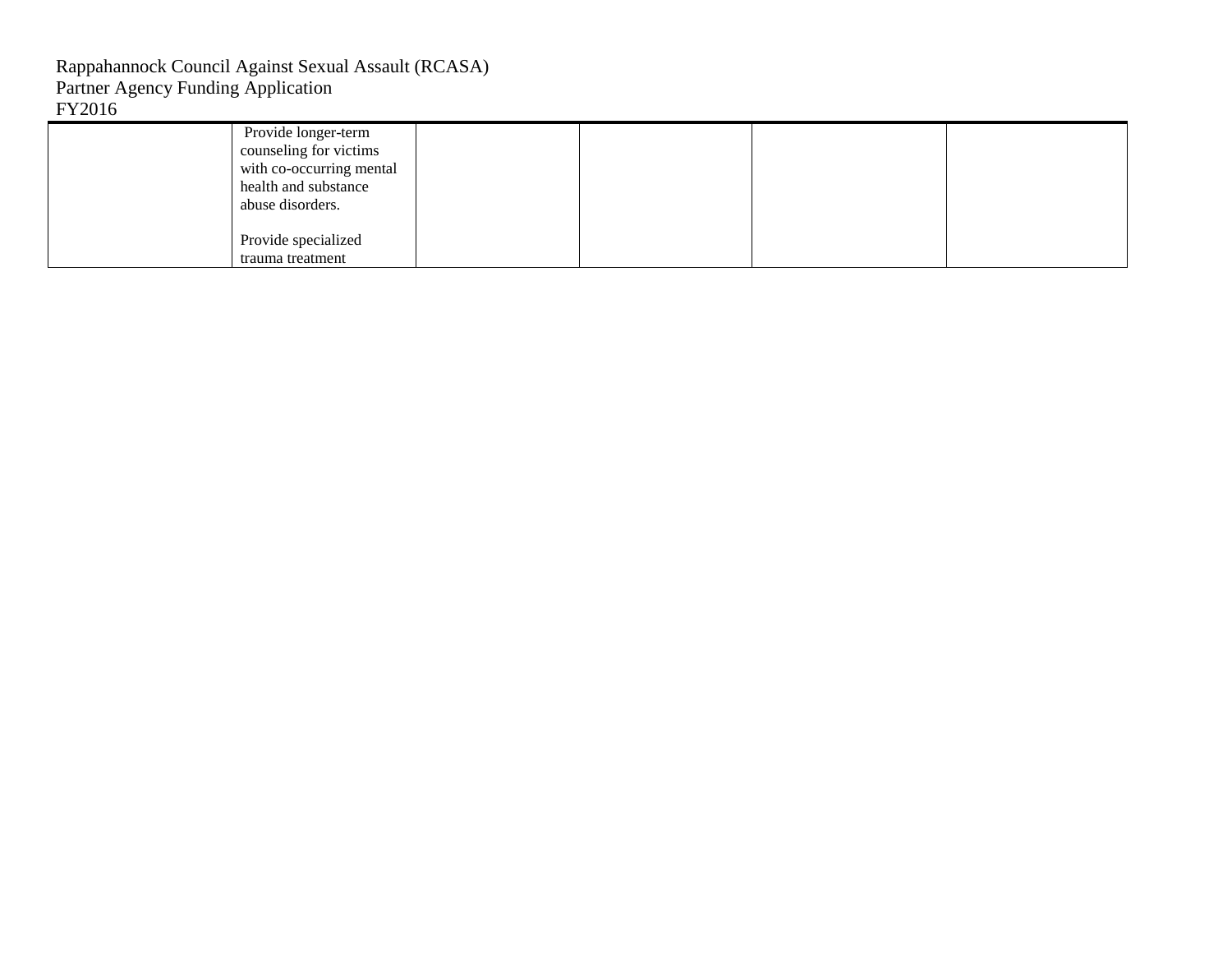# *Logic Model*

| Program Name: | <b>Community Services</b>                                  |                                        |
|---------------|------------------------------------------------------------|----------------------------------------|
|               | <b>Agency: Rappahannock Council Against Sexual Assault</b> | Mark Blackwell<br><b>Contact Name:</b> |
| <b>Phone:</b> | 540-371-5581                                               | director@rcasa.org<br>Email:           |

*Target population served by program: All ages, genders, ethnic groups. Services in English and Spanish*

**Specific need that is addressed by program:** The purpose of education is to provide professional and structured presentations, of greater than 30 minutes, for community groups, law enforcement, first responders, prosecutors, and other allied professionals in the community information on sexual assault awareness & appropriate response. The purpose of outreach is to raise awareness to victims who have not yet disclosed. The purpose of prevention is to provide structures & age specific curriculums to educators, youth & parents on the prevention of sexual assault & abuse. The purpose of professional training is to offer other professionals skill development on victim response, identification of abuse, and clinical understanding of disorders associated with sexually-based crimes.

| <b>Inputs</b> (\$'s, staff, volunteers,<br>materials & other resources                   | <b>Activities</b> (What the program<br>does with the inputs to achieve<br><i>its</i> outcomes)                                                                                                                                                                                              | <b>Outputs</b> (the direct<br>products of program<br>activities)                                                                                                                                             | <b>Projected Outcomes</b> (Effects on knowledge, attitudes, skills, behavior, condition, or<br>status during or after the program or project)                                                                                                  |                                                                                                                                                                                                                              |                                                                                                                                                                                                                        |  |
|------------------------------------------------------------------------------------------|---------------------------------------------------------------------------------------------------------------------------------------------------------------------------------------------------------------------------------------------------------------------------------------------|--------------------------------------------------------------------------------------------------------------------------------------------------------------------------------------------------------------|------------------------------------------------------------------------------------------------------------------------------------------------------------------------------------------------------------------------------------------------|------------------------------------------------------------------------------------------------------------------------------------------------------------------------------------------------------------------------------|------------------------------------------------------------------------------------------------------------------------------------------------------------------------------------------------------------------------|--|
| required)                                                                                |                                                                                                                                                                                                                                                                                             |                                                                                                                                                                                                              | <b>Short term Outcomes</b>                                                                                                                                                                                                                     | <b>Intermediate Outcomes</b>                                                                                                                                                                                                 | <b>Long Term Outcomes</b>                                                                                                                                                                                              |  |
| Staff, volunteers, interns<br>Participants<br>Curriculum<br><b>Educational Materials</b> | Incorporate current<br>curriculum, revise and<br>update as needed, or<br>develop new curriculum.<br>Identify and contact target<br>group<br>Administer educational,<br>training or prevention<br>program<br>Acknowledge and respond<br>to requests for sexual<br>assault education services | <b>Units of Service</b><br>Number of<br>presentations<br>Length of<br>presentations<br>Number of attendees<br>Number of disclosures<br>Number of requests<br>for services<br>Participant<br>demographic data | Short-term:<br>Participants will<br>have<br>increased<br>1.<br>knowledge of<br>the dynamics of<br>sexual assault,<br>including<br>dispelling<br>myths and<br>stereotypes.<br>increased<br>2.<br>knowledge of<br>strategies to<br>reduce sexual | Intermediate:<br>Survivors will report<br>increased<br>response from<br>law<br>enforcement $\&$<br>other providers<br>2.<br>improved<br>access to<br>services<br>3.<br>improved<br>referrals from<br>allied<br>professionals | Long Term: RCASA<br>will<br>3.<br>increase its<br>community<br>awareness to<br>50%<br>increase its<br>4.<br>collaboration<br>with community<br>partners on<br>provision of<br>training,<br>prevention, and<br>outreach |  |